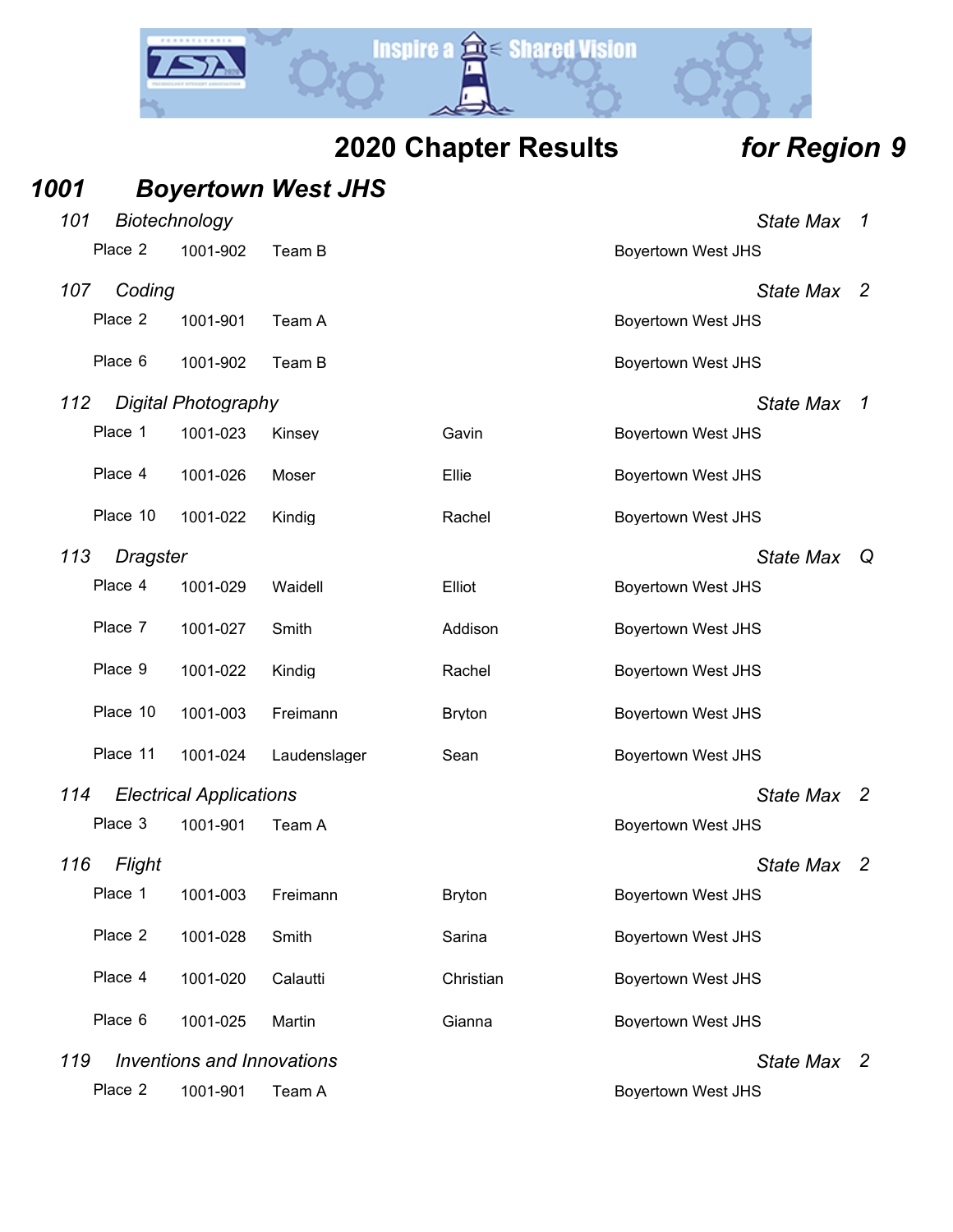

**2020 Chapter Results** *for Region 9*

|                     | <b>Mass Production</b>        |              |         |                           | State Max        | -7           |
|---------------------|-------------------------------|--------------|---------|---------------------------|------------------|--------------|
| Place 1             | 1001-901                      | Team A       |         | <b>Boyertown West JHS</b> |                  |              |
|                     | <b>Mechanical Engineering</b> |              |         |                           | <b>State Max</b> | $\mathcal I$ |
| Place 3             | 1001-901                      | Team A       |         | <b>Boyertown West JHS</b> |                  |              |
|                     | <b>Medical Technology</b>     |              |         |                           | State Max 2      |              |
| Place 1             | 1001-901                      | Team A       |         | <b>Boyertown West JHS</b> |                  |              |
| <b>Off the Grid</b> |                               |              |         |                           | <b>State Max</b> | $\mathcal I$ |
| Place 2             | 1001-901                      | Team A       |         | <b>Boyertown West JHS</b> |                  |              |
|                     | <b>Problem Solving</b>        |              |         |                           | <b>State Max</b> | Q            |
| Place 3             | 1001-902                      | Team B       |         | <b>Boyertown West JHS</b> |                  |              |
|                     | <b>Structural Engineering</b> |              |         |                           | <b>State Max</b> | Q            |
| Place 1             | 1001-901                      | Team A       |         | <b>Boyertown West JHS</b> |                  |              |
|                     | <b>Video Game Design</b>      |              |         |                           | State Max 2      |              |
| Place 1             | 1001-901                      | Team A       |         | <b>Boyertown West JHS</b> |                  |              |
|                     | <b>Website Design</b>         |              |         |                           | <b>State Max</b> | 1            |
| Place 3             | 1001-901                      | Team A       |         | <b>Boyertown West JHS</b> |                  |              |
|                     | PA - Delta Dart               |              |         |                           | <b>State Max</b> | 5            |
| Place 3             | 1001-024                      | Laudenslager | Sean    | <b>Boyertown West JHS</b> |                  |              |
| Place 7             | 1001-015                      | Pail         | Spencer | <b>Boyertown West JHS</b> |                  |              |
|                     | <b>PA</b> - Materials Process |              |         |                           | <b>State Max</b> | 1            |
| Place 1             | 1001-010                      | Toscano      | Chase   | <b>Boyertown West JHS</b> |                  |              |
| PA - Robotics       |                               |              |         |                           | <b>State Max</b> | -3           |
| Place 6             | 1001-901                      | Team A       |         | <b>Boyertown West JHS</b> |                  |              |
| PA - Snapshot       |                               |              |         |                           | State Max 4      |              |
| Place 2             | 1001-026                      | Moser        | Ellie   | <b>Boyertown West JHS</b> |                  |              |
| Place 3             | 1001-025                      | Martin       | Gianna  | Boyertown West JHS        |                  |              |
|                     |                               |              |         |                           |                  |              |

*172 Tech Bowl - Written State Max 0*

*156 PA - Robotics* 

*158 PA - Snapshot State Max 4*

*122 Mass Production State Max 1*

*123 Mechanical Engineering State Max 1*

*124 Medical Technology* 

*126 Off the Grid State Max 1*

*128 Problem Solving State Max Q*

**131 Structural Engineering** 

*135 Video Game Design State Max 2*

*136 Website Design State Max 1*

*151 PA - Delta Dart State Max 5*

*154 PA - Materials Process State Max 1*

Place 5 1001-017 Trout Joseph Boyertown West JHS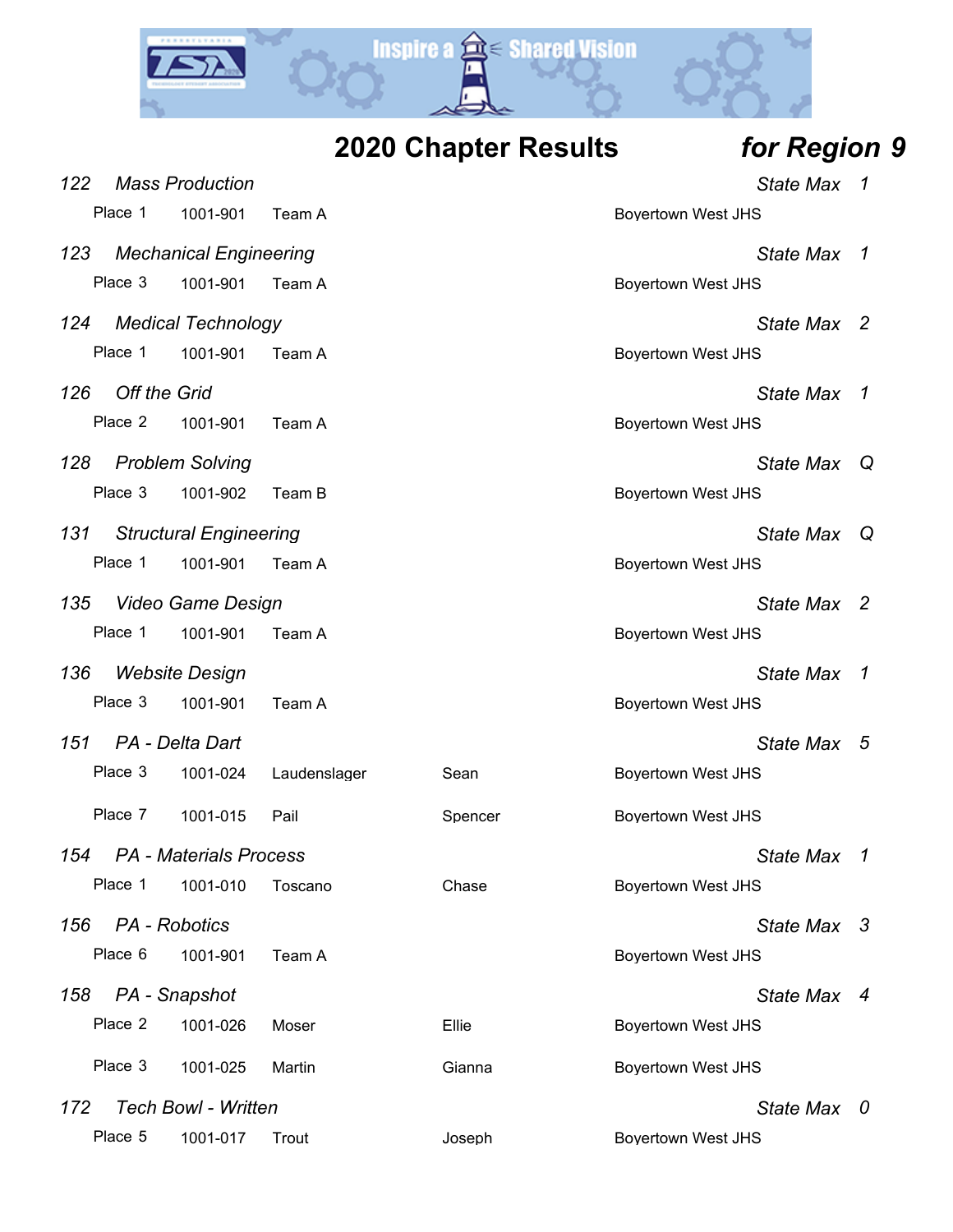

| 1031 |         |                               | <b>Upper Perkiomen MS</b> |        |                           |   |
|------|---------|-------------------------------|---------------------------|--------|---------------------------|---|
| 101  |         | Biotechnology                 |                           |        | State Max 1               |   |
|      | Place 4 | 1031-901                      | Team A                    |        | Upper Perkiomen MS        |   |
| 128  |         | <b>Problem Solving</b>        |                           |        | State Max                 | Q |
|      | Place 2 | 1031-901                      | Team A                    |        | <b>Upper Perkiomen MS</b> |   |
|      | Place 5 | 1031-902                      | Team B                    |        | <b>Upper Perkiomen MS</b> |   |
| 131  |         | <b>Structural Engineering</b> |                           |        | <b>State Max</b>          | Q |
|      | Place 4 | 1031-902                      | Team B                    |        | Upper Perkiomen MS        |   |
|      | Place 6 | 1031-901                      | Team A                    |        | <b>Upper Perkiomen MS</b> |   |
| 154  |         | <b>PA - Materials Process</b> |                           |        | <b>State Max</b>          | 1 |
|      | Place 3 | 1031-008                      | Neal                      | Nathan | Upper Perkiomen MS        |   |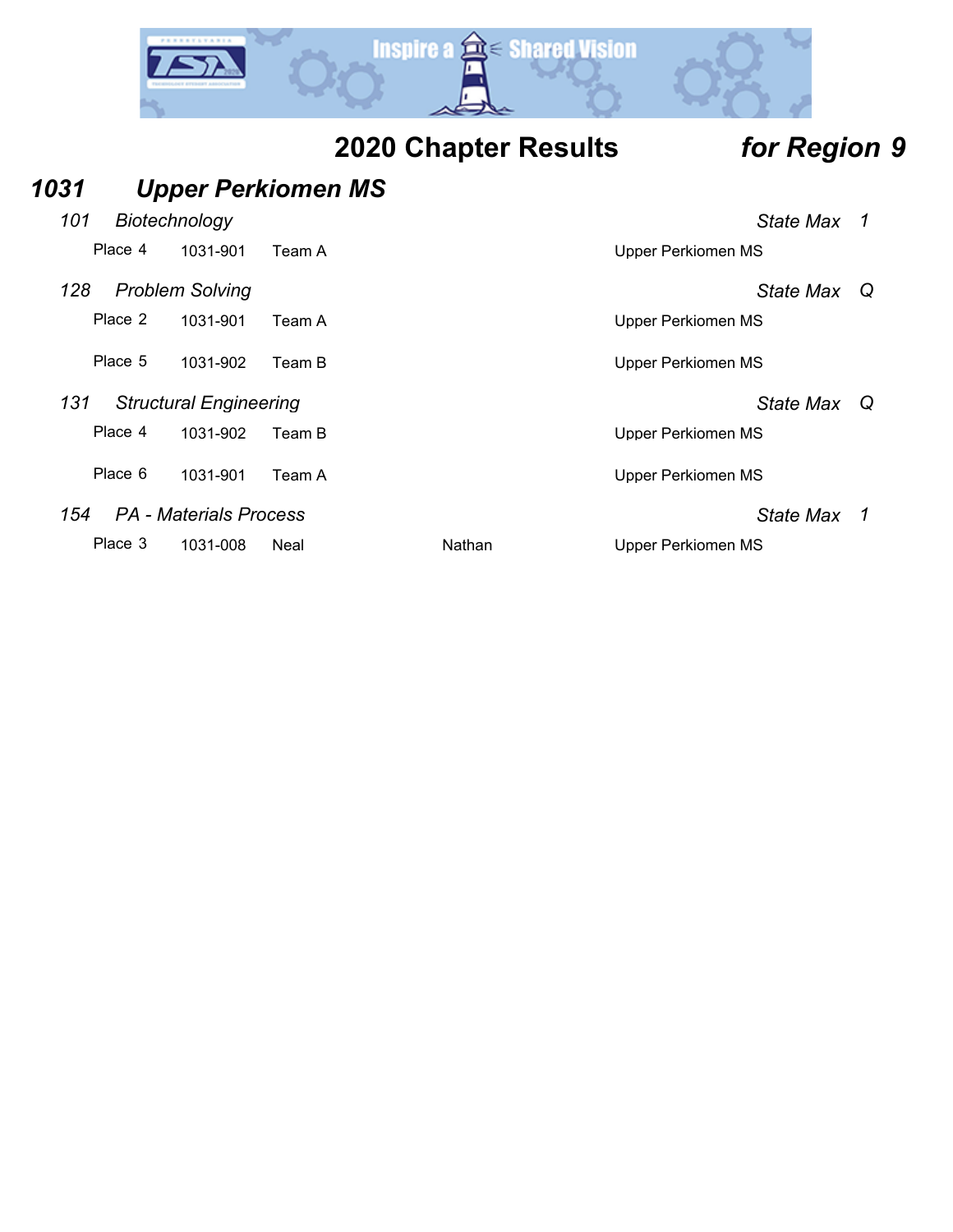# **Inspire a**  $\hat{a}$  **Shared Vision** Y.

# **2020 Chapter Results** *for Region 9*

### *1041 Boyertown East JHS*

| 102     | <b>CAD Foundations</b>               |                |               | <b>State Max</b>          | - 2          |
|---------|--------------------------------------|----------------|---------------|---------------------------|--------------|
| Place 2 | 1041-033                             | <b>Bellino</b> | Owen          | <b>Boyertown East JHS</b> |              |
| Place 3 | 1041-017                             | Lawn           | Josh          | <b>Boyertown East JHS</b> |              |
| Place 4 | 1041-026                             | Schatz         | Ryan          | <b>Boyertown East JHS</b> |              |
| 103     | Career Prep                          |                |               | State Max 2               |              |
| Place 1 | 1041-008                             | Escott         | Anastasia     | <b>Boyertown East JHS</b> |              |
| Place 4 | 1041-029                             | Simpson        | Ella          | <b>Boyertown East JHS</b> |              |
| 104     | <b>Challenging Technology Issues</b> |                |               | <b>State Max</b>          | Q            |
| Place 1 | 1041-901                             | Team A         |               | <b>Boyertown East JHS</b> |              |
| Place 2 | 1041-902                             | Team B         |               | <b>Boyertown East JHS</b> |              |
| Place 3 | 1041-903                             | Team C         |               | <b>Boyertown East JHS</b> |              |
| 106     | <b>Children's Stories</b>            |                |               | <b>State Max</b>          | $\mathcal I$ |
| Place 1 | 1041-901                             | Team A         |               | <b>Boyertown East JHS</b> |              |
| Place 2 | 1041-902                             | Team B         |               | <b>Boyertown East JHS</b> |              |
| 107     | Coding                               |                |               | State Max 2               |              |
| Place 4 | 1041-901                             | Team A         |               | <b>Boyertown East JHS</b> |              |
| 110     | Cybersecurity                        |                |               | <b>State Max</b>          | - 2          |
| Place 2 | 1041-002                             | Agnihotri      | Aditi         | <b>Boyertown East JHS</b> |              |
| Place 3 | 1041-027                             | Schwartz       | Julianna      | <b>Boyertown East JHS</b> |              |
| 112     | Digital Photography                  |                |               | <b>State Max</b>          | 1            |
| Place 2 | 1041-030                             | Smith          | Mckenna       | <b>Boyertown East JHS</b> |              |
| Place 5 | 1041-020                             | Maraldo        | Sofia         | <b>Boyertown East JHS</b> |              |
| Place 7 | 1041-009                             | Fenton         | <b>Brenda</b> | <b>Boyertown East JHS</b> |              |
| 113     | Dragster                             |                |               | State Max Q               |              |
| Place 1 | 1041-011                             | Goodrich       | Max           | <b>Boyertown East JHS</b> |              |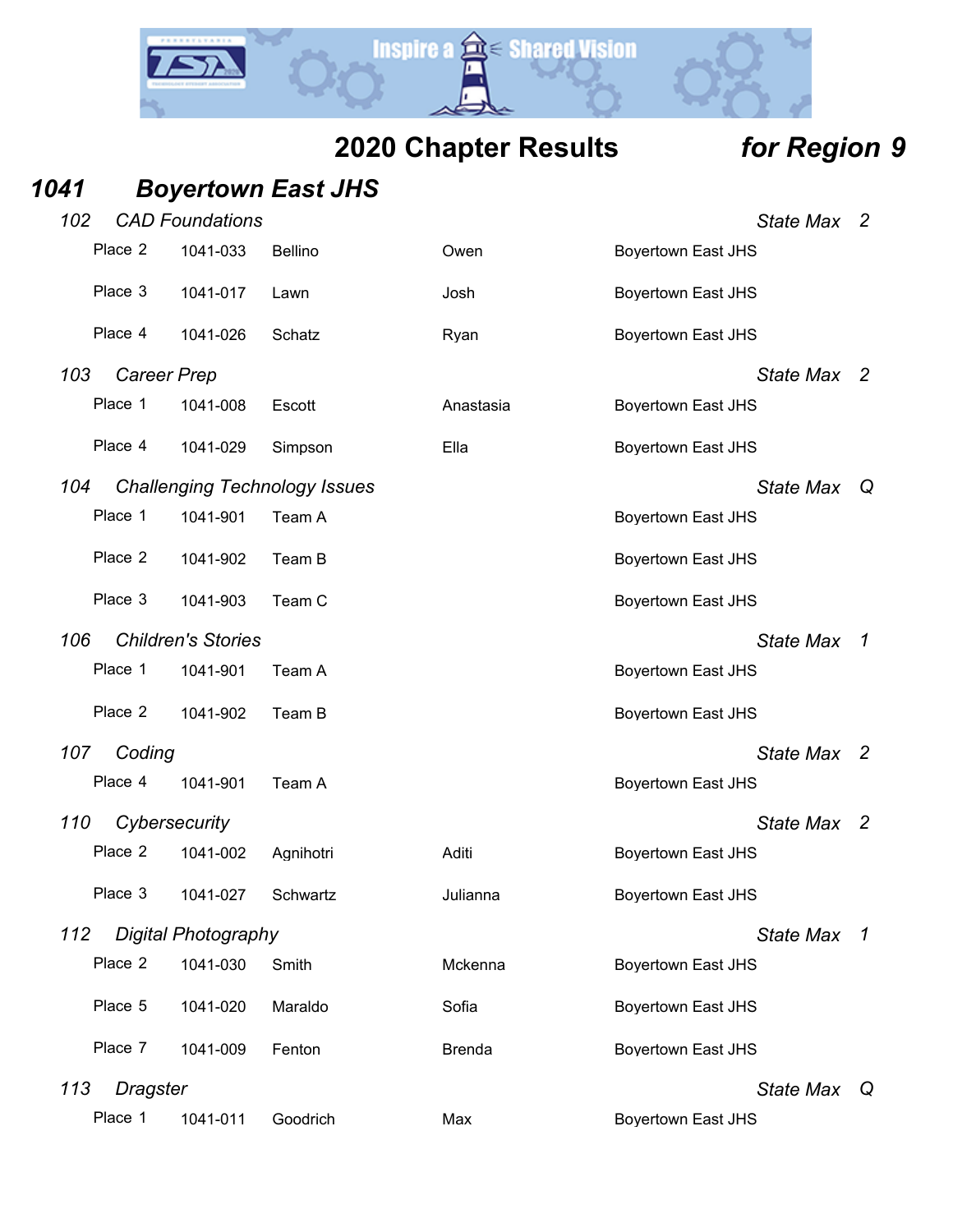Y.

**Inspire a a Shared Vision** 

|     | Place 2  | 1041-033                          | Bellino  | Owen          | <b>Boyertown East JHS</b> |                  |                          |
|-----|----------|-----------------------------------|----------|---------------|---------------------------|------------------|--------------------------|
|     | Place 3  | 1041-026                          | Schatz   | Ryan          | <b>Boyertown East JHS</b> |                  |                          |
|     | Place 5  | 1041-028                          | Shilling | Logan         | <b>Boyertown East JHS</b> |                  |                          |
|     | Place 6  | 1041-012                          | Haydt    | Chris         | <b>Boyertown East JHS</b> |                  |                          |
|     | Place 8  | 1041-016                          | Larkin   | Sophia        | <b>Boyertown East JHS</b> |                  |                          |
|     | Place 12 | 1041-010                          | Ferst    | Aiden         | <b>Boyertown East JHS</b> |                  |                          |
| 114 |          | <b>Electrical Applications</b>    |          |               |                           | State Max 2      |                          |
|     | Place 2  | 1041-901                          | Team A   |               | <b>Boyertown East JHS</b> |                  |                          |
| 115 |          | <b>Essays on Technology</b>       |          |               |                           | <b>State Max</b> | 1                        |
|     | Place 1  | 1041-021                          | McGrath  | <b>Brenna</b> | <b>Boyertown East JHS</b> |                  |                          |
|     | Place 2  | 1041-003                          | Bellino  | Summer        | <b>Boyertown East JHS</b> |                  |                          |
| 116 | Flight   |                                   |          |               |                           | State Max 2      |                          |
|     | Place 3  | 1041-012                          | Haydt    | Chris         | <b>Boyertown East JHS</b> |                  |                          |
|     | Place 5  | 1041-019                          | Mack     | John          | <b>Boyertown East JHS</b> |                  |                          |
| 117 |          | <b>Forensic Technology</b>        |          |               |                           | <b>State Max</b> | -2                       |
|     | Place 4  | 1041-902                          | Team B   |               | <b>Boyertown East JHS</b> |                  |                          |
| 119 |          | <b>Inventions and Innovations</b> |          |               |                           | <b>State Max</b> | $\overline{\phantom{a}}$ |
|     | Place 3  | 1041-901                          | Team A   |               | <b>Boyertown East JHS</b> |                  |                          |
|     |          | 120 Junior Solar Sprint           |          |               |                           | State Max 2      |                          |
|     | Place 1  | 1041-904                          | Team D   |               | Boyertown East JHS        |                  |                          |
|     | Place 4  | 1041-902                          | Team B   |               | <b>Boyertown East JHS</b> |                  |                          |
|     | Place 8  | 1041-901                          | Team A   |               | <b>Boyertown East JHS</b> |                  |                          |
| 121 |          | <b>Leadership Strategies</b>      |          |               |                           | <b>State Max</b> | Q                        |
|     | Place 1  | 1041-901                          | Team A   |               | <b>Boyertown East JHS</b> |                  |                          |
|     | Place 3  | 1041-902                          | Team B   |               | <b>Boyertown East JHS</b> |                  |                          |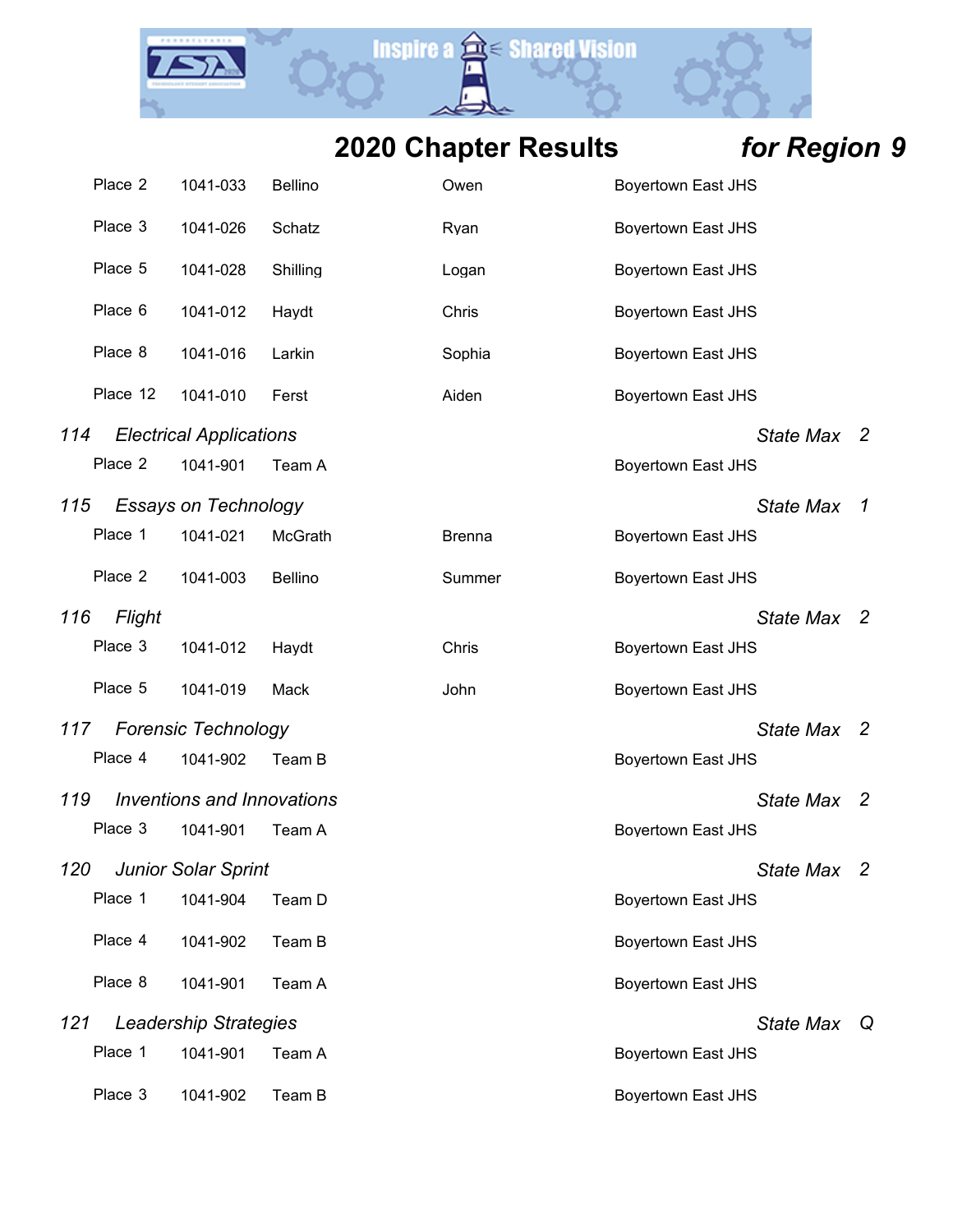

**2020 Chapter Results** *for Region 9*

| 122     | <b>Mass Production</b>          |                |        | <b>State Max</b>          | 1            |
|---------|---------------------------------|----------------|--------|---------------------------|--------------|
| Place 2 | 1041-901                        | Team A         |        | <b>Boyertown East JHS</b> |              |
| 124     | <b>Medical Technology</b>       |                |        | State Max                 | - 2          |
| Place 2 | 1041-901                        | Team A         |        | <b>Boyertown East JHS</b> |              |
| 127     | <b>Prepared Speech</b>          |                |        | <b>State Max</b>          | Q            |
| Place 1 | 1041-003                        | <b>Bellino</b> | Summer | <b>Boyertown East JHS</b> |              |
| Place 2 | 1041-034                        | Megay          | Gracen | <b>Boyertown East JHS</b> |              |
| 128     | <b>Problem Solving</b>          |                |        | State Max                 |              |
| Place 6 | 1041-901                        | Team A         |        | <b>Boyertown East JHS</b> |              |
| 129     | <b>Promotional Marketing</b>    |                |        | <b>State Max</b>          | $\mathcal I$ |
| Place 1 | 1041-004                        | Carmichael     | Ava    | <b>Boyertown East JHS</b> |              |
| 130     | <b>STEM Animation</b>           |                |        | <b>State Max</b>          | 2            |
| Place 1 | 1041-901                        | Team A         |        | <b>Boyertown East JHS</b> |              |
| 131     | <b>Structural Engineering</b>   |                |        | <b>State Max</b>          | Q            |
| Place 2 | 1041-901                        | Team A         |        | <b>Boyertown East JHS</b> |              |
| Place 3 | 1041-902                        | Team B         |        | <b>Boyertown East JHS</b> |              |
| Place 5 | 1041-904                        | Team D         |        | <b>Boyertown East JHS</b> |              |
| 135     | <b>Video Game Design</b>        |                |        | State Max 2               |              |
| Place 2 | 1041-901                        | Team A         |        | <b>Boyertown East JHS</b> |              |
| Place 4 | 1041-902                        | Team B         |        | <b>Boyertown East JHS</b> |              |
| 136     | <b>Website Design</b>           |                |        | State Max 1               |              |
| Place 1 | 1041-901                        | Team A         |        | <b>Boyertown East JHS</b> |              |
| Place 2 | 1041-902                        | Team B         |        | <b>Boyertown East JHS</b> |              |
| 151     | PA - Delta Dart                 |                |        | State Max 5               |              |
| Place 4 | 1041-028                        | Shilling       | Logan  | <b>Boyertown East JHS</b> |              |
| 157     | <b>PA</b> - Safety Illustration |                |        | State Max 1               |              |
| Place 1 | 1041-029                        | Simpson        | Ella   | <b>Boyertown East JHS</b> |              |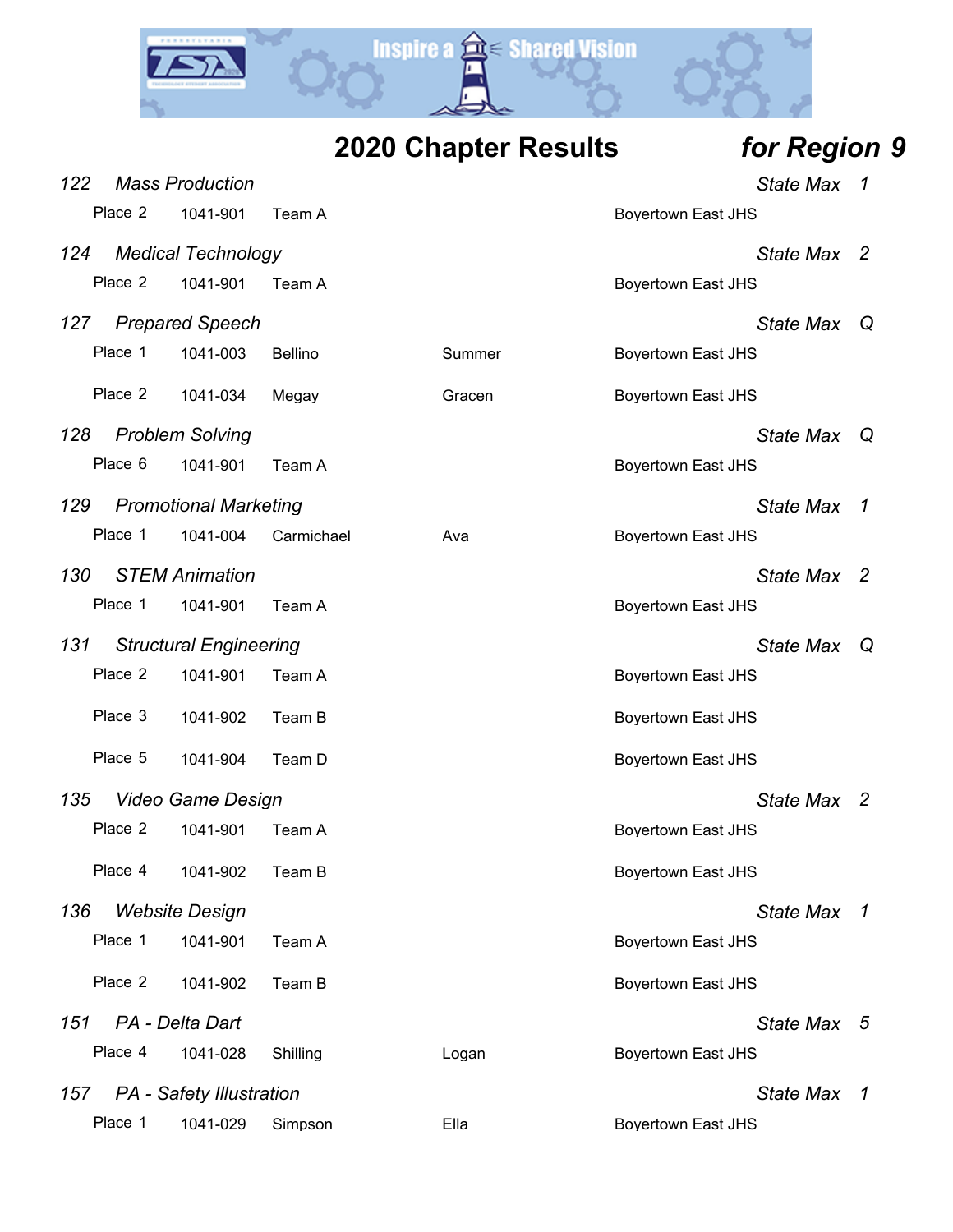

| 171 |                                   | Chapter Team - Written |            |         | - 0<br><b>State Max</b> |                  |     |
|-----|-----------------------------------|------------------------|------------|---------|-------------------------|------------------|-----|
|     | Place 3                           | 1041-014               | Howald     | Evelvn  | Bovertown East JHS      |                  |     |
|     | Place 4                           | 1041-004               | Carmichael | Ava     | Boyertown East JHS      |                  |     |
|     | Place 5                           | 1041-030               | Smith      | Mckenna | Boyertown East JHS      |                  |     |
|     | <b>Tech Bowl - Written</b><br>172 |                        |            |         |                         | <b>State Max</b> | - 0 |
|     | Place 1                           | 1041-026               | Schatz     | Rvan    | Boyertown East JHS      |                  |     |
|     | Place 3                           | 1041-034               | Megay      | Gracen  | Bovertown East JHS      |                  |     |
|     | Place 7                           | 1041-032               | Westrich   | Ava     | Boyertown East JHS      |                  |     |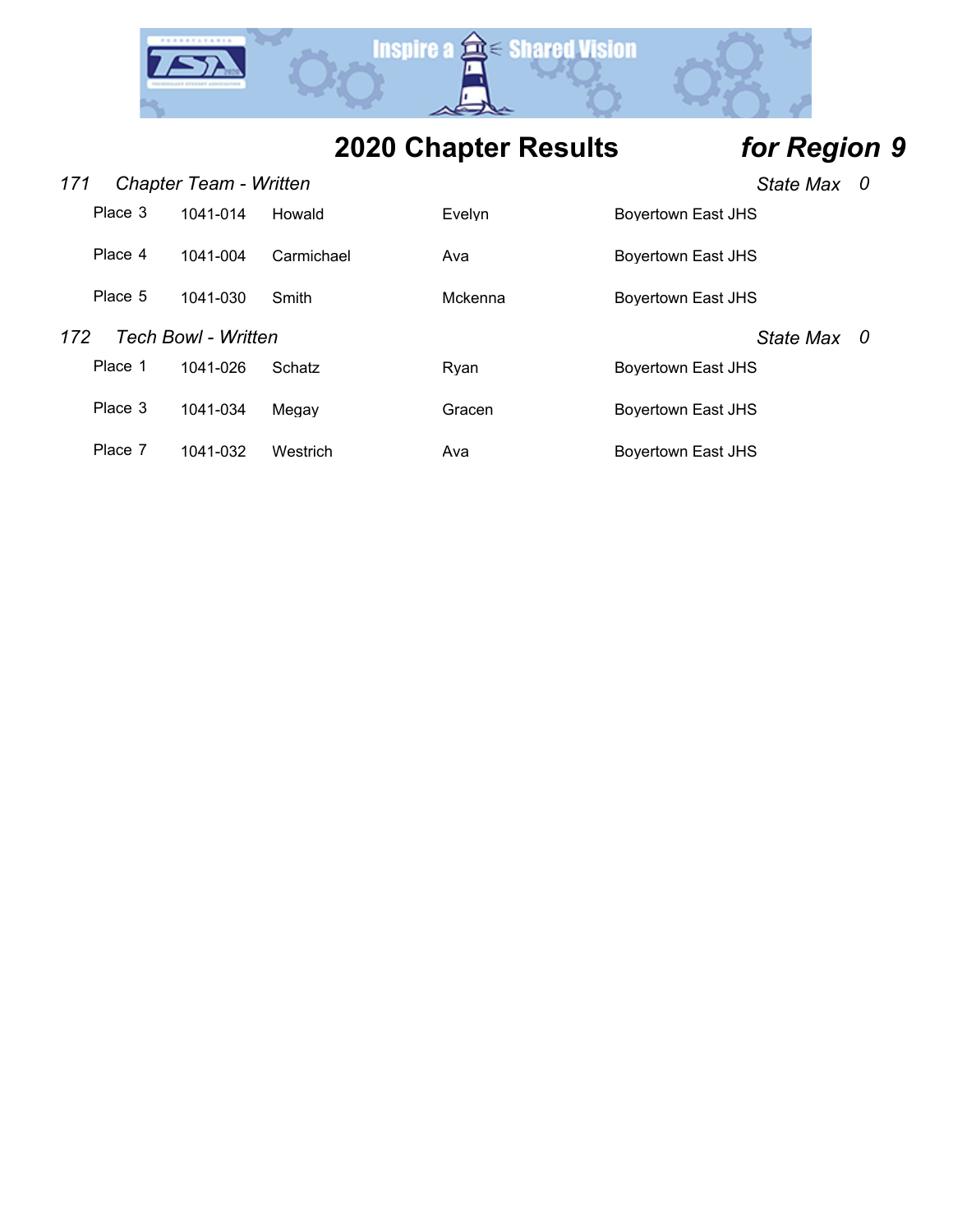

| 1066 |                    | <b>Daniel Boone MS</b>            |          |          |                 |                  |                            |
|------|--------------------|-----------------------------------|----------|----------|-----------------|------------------|----------------------------|
| 101  | Biotechnology      |                                   |          |          |                 | State Max 1      |                            |
|      | Place 1            | 1066-902                          | Team B   |          | Daniel Boone MS |                  |                            |
|      | Place 3            | 1066-901                          | Team A   |          | Daniel Boone MS |                  |                            |
| 102  |                    | <b>CAD Foundations</b>            |          |          |                 | State Max 2      |                            |
|      | Place 1            | 1066-041                          | Pritz    | Jennifer | Daniel Boone MS |                  |                            |
| 103  | <b>Career Prep</b> |                                   |          |          |                 | State Max        | $\overline{\phantom{a}}^2$ |
|      | Place 2            | 1066-051                          | Yocom    | Claire   | Daniel Boone MS |                  |                            |
| 106  |                    | <b>Children's Stories</b>         |          |          |                 | <b>State Max</b> | $\overline{1}$             |
|      | Place 3            | 1066-901                          | Team A   |          | Daniel Boone MS |                  |                            |
| 107  | Coding             |                                   |          |          |                 | State Max 2      |                            |
|      | Place 1            | 1066-902                          | Team B   |          | Daniel Boone MS |                  |                            |
| 112  |                    | <b>Digital Photography</b>        |          |          |                 | State Max        | $\overline{1}$             |
|      | Place 3            | 1066-041                          | Pritz    | Jennifer | Daniel Boone MS |                  |                            |
| 115  |                    | <b>Essays on Technology</b>       |          |          |                 | <b>State Max</b> | $\overline{1}$             |
|      | Place 3            | 1066-050                          | Worrall  | Cali     | Daniel Boone MS |                  |                            |
| 116  | Flight             |                                   |          |          |                 | State Max 2      |                            |
|      | Place 7            | 1066-006                          | Bell     | Tommy    | Daniel Boone MS |                  |                            |
|      | Place 8            | 1066-015                          | Falstich | Will     | Daniel Boone MS |                  |                            |
| 117  |                    | <b>Forensic Technology</b>        |          |          |                 | State Max 2      |                            |
|      | Place 1            | 1066-901                          | Team A   |          | Daniel Boone MS |                  |                            |
| 119  |                    | <b>Inventions and Innovations</b> |          |          |                 | <b>State Max</b> | $\overline{\phantom{a}}$   |
|      | Place 1            | 1066-901                          | Team A   |          | Daniel Boone MS |                  |                            |
| 120  |                    | <b>Junior Solar Sprint</b>        |          |          |                 | State Max 2      |                            |
|      | Place 2            | 1066-901                          | Team A   |          | Daniel Boone MS |                  |                            |
|      | Place 6            | 1066-903                          | Team C   |          | Daniel Boone MS |                  |                            |
| 122  |                    | <b>Mass Production</b>            |          |          |                 | State Max        | $\overline{1}$             |
|      | Place 3            | 1066-902                          | Team B   |          | Daniel Boone MS |                  |                            |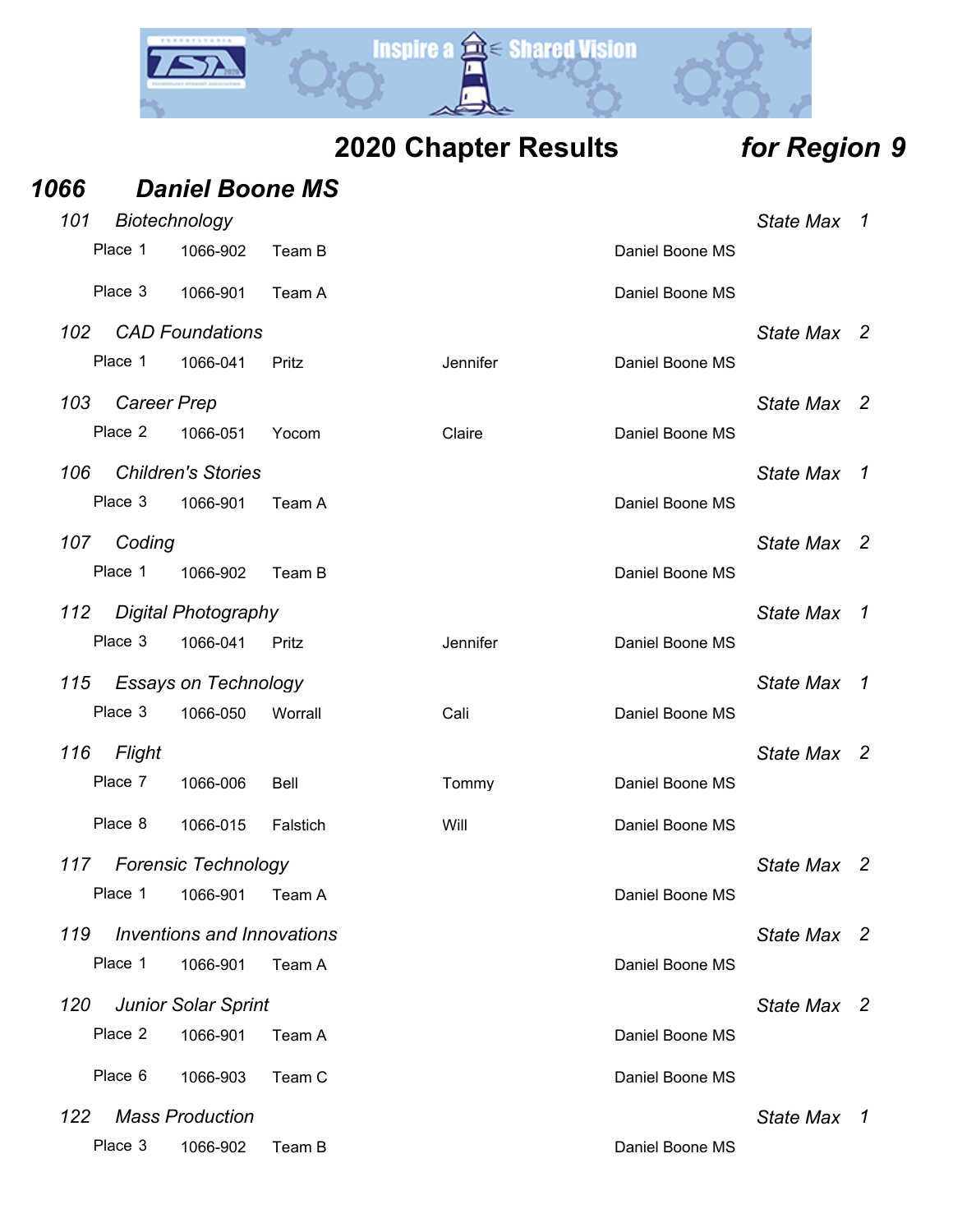

**2020 Chapter Results** *for Region 9*

| 123 |                     | <b>Mechanical Engineering</b> |            | <b>State Max</b> | 1               |                  |                |
|-----|---------------------|-------------------------------|------------|------------------|-----------------|------------------|----------------|
|     | Place 1             | 1066-902                      | Team B     |                  | Daniel Boone MS |                  |                |
|     | Place 2             | 1066-901                      | Team A     |                  | Daniel Boone MS |                  |                |
| 124 |                     | <b>Medical Technology</b>     |            |                  |                 | <b>State Max</b> | $\overline{2}$ |
|     | Place 3             | 1066-902                      | Team B     |                  | Daniel Boone MS |                  |                |
| 126 | <b>Off the Grid</b> |                               |            |                  |                 | <b>State Max</b> | 1              |
|     | Place 1             | 1066-901                      | Team A     |                  | Daniel Boone MS |                  |                |
|     | Place 4             | 1066-902                      | Team B     |                  | Daniel Boone MS |                  |                |
| 128 |                     | <b>Problem Solving</b>        |            |                  |                 | State Max Q      |                |
|     | Place 1             | 1066-902                      | Team B     |                  | Daniel Boone MS |                  |                |
| 135 |                     | <b>Video Game Design</b>      |            |                  |                 | State Max 2      |                |
|     | Place 3             | 1066-901                      | Team A     |                  | Daniel Boone MS |                  |                |
| 151 |                     | PA - Delta Dart               |            |                  |                 | State Max 5      |                |
|     | Place 6             | 1066-043                      | Savina     | Elijah           | Daniel Boone MS |                  |                |
|     | Place 8             | 1066-023                      | Honore Jr. | Patricio         | Daniel Boone MS |                  |                |
|     |                     | 154 PA - Materials Process    |            |                  |                 | <b>State Max</b> | $\mathcal I$   |
|     | Place 2             | 1066-048                      | Smith      | Mia              | Daniel Boone MS |                  |                |
|     |                     | 157 PA - Safety Illustration  |            |                  |                 | <b>State Max</b> | 1              |
|     | Place 3             | 1066-048                      | Smith      | Mia              | Daniel Boone MS |                  |                |
| 158 |                     | PA - Snapshot                 |            |                  |                 | <b>State Max</b> | $\overline{4}$ |
|     | Place 1             | 1066-045                      | Schafer    | Luke             | Daniel Boone MS |                  |                |
| 172 |                     | <b>Tech Bowl - Written</b>    |            |                  |                 | <b>State Max</b> | 0              |
|     | Place 2             | 1066-012                      | Chernesky  | Roman            | Daniel Boone MS |                  |                |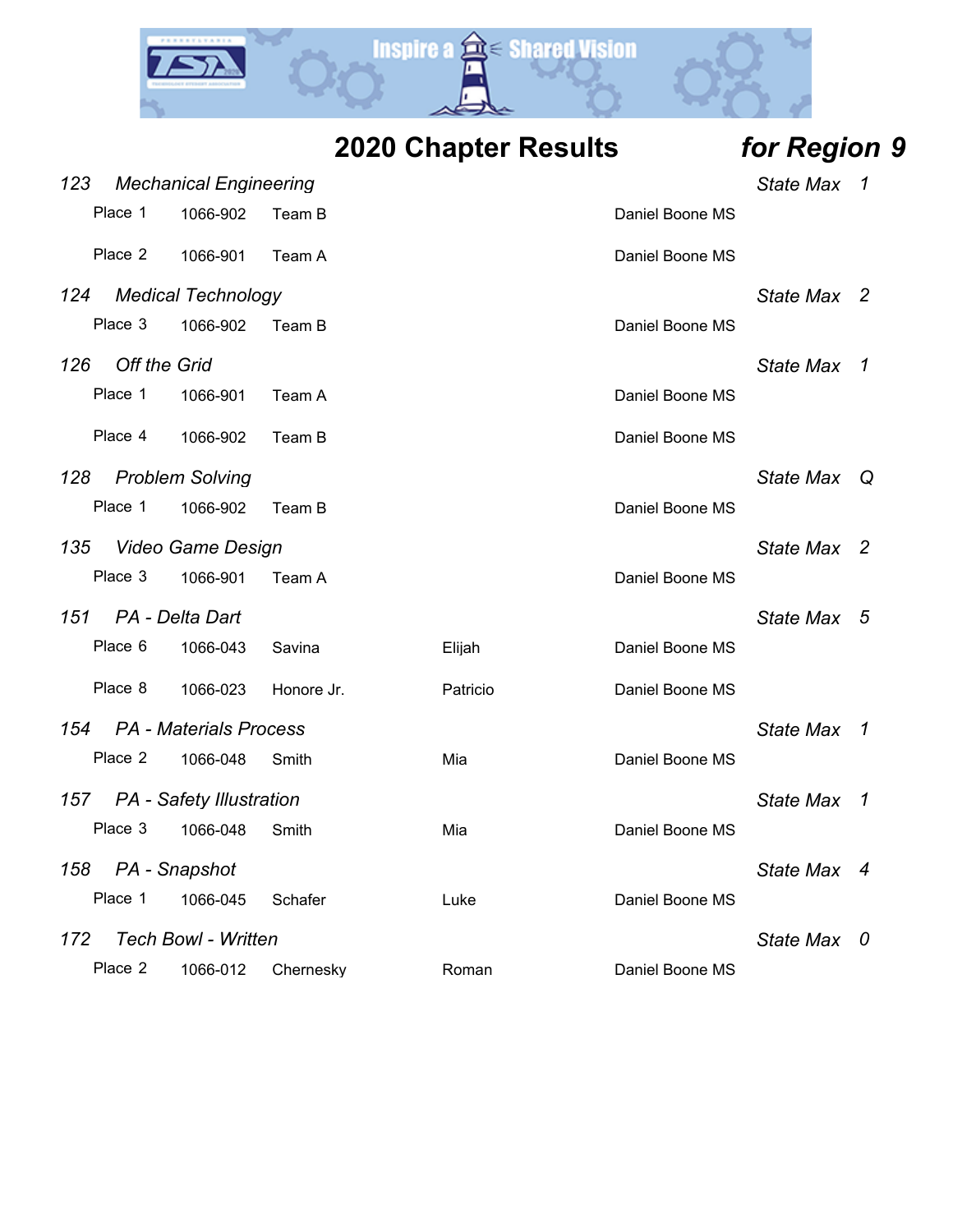

| 1071 |                     | <b>Stroudsburg JHS</b>        |           |              |                 |                  |                |
|------|---------------------|-------------------------------|-----------|--------------|-----------------|------------------|----------------|
| 103  | <b>Career Prep</b>  |                               |           |              |                 | State Max 2      |                |
|      | Place 3             | 1071-018                      | Christian | Owne         | Stroudsburg JHS |                  |                |
| 107  | Coding              |                               |           |              |                 | <b>State Max</b> | - 2            |
|      | Place 5             | 1071-902                      | Team B    |              | Stroudsburg JHS |                  |                |
| 110  | Cybersecurity       |                               |           |              |                 | State Max 2      |                |
|      | Place 1             | 1071-014                      | Gray      | <b>Blake</b> | Stroudsburg JHS |                  |                |
|      | Place 4             | 1071-021                      | Moyer     | Jason        | Stroudsburg JHS |                  |                |
| 117  |                     | <b>Forensic Technology</b>    |           |              |                 | State Max 2      |                |
|      | Place 3             | 1071-902                      | Team B    |              | Stroudsburg JHS |                  |                |
| 120  |                     | <b>Junior Solar Sprint</b>    |           |              |                 | <b>State Max</b> | $\overline{2}$ |
|      | Place 3             | 1071-904                      | Team D    |              | Stroudsburg JHS |                  |                |
|      | Place 5             | 1071-902                      | Team B    |              | Stroudsburg JHS |                  |                |
|      | Place 7             | 1071-901                      | Team A    |              | Stroudsburg JHS |                  |                |
| 126  | <b>Off the Grid</b> |                               |           |              |                 | <b>State Max</b> | $\overline{1}$ |
|      | Place 3             | 1071-901                      | Team A    |              | Stroudsburg JHS |                  |                |
| 128  |                     | <b>Problem Solving</b>        |           |              |                 | <b>State Max</b> | Q              |
|      | Place 4             | 1071-902                      | Team B    |              | Stroudsburg JHS |                  |                |
| 151  | PA - Delta Dart     |                               |           |              |                 | <b>State Max</b> | 5              |
|      | Place 5             | 1071-017                      | Keyes     | Damian       | Stroudsburg JHS |                  |                |
| 156  | PA - Robotics       |                               |           |              |                 | State Max 3      |                |
|      | Place 4             | 1071-901                      | Team A    |              | Stroudsburg JHS |                  |                |
|      | Place 5             | 1071-902                      | Team B    |              | Stroudsburg JHS |                  |                |
| 171  |                     | <b>Chapter Team - Written</b> |           |              |                 | State Max 0      |                |
|      | Place 6             | 1071-011                      | Haggerty  | James        | Stroudsburg JHS |                  |                |
| 172  |                     | <b>Tech Bowl - Written</b>    |           |              |                 | State Max 0      |                |
|      | Place 8             | 1071-013                      | Ziec      | <b>Brian</b> | Stroudsburg JHS |                  |                |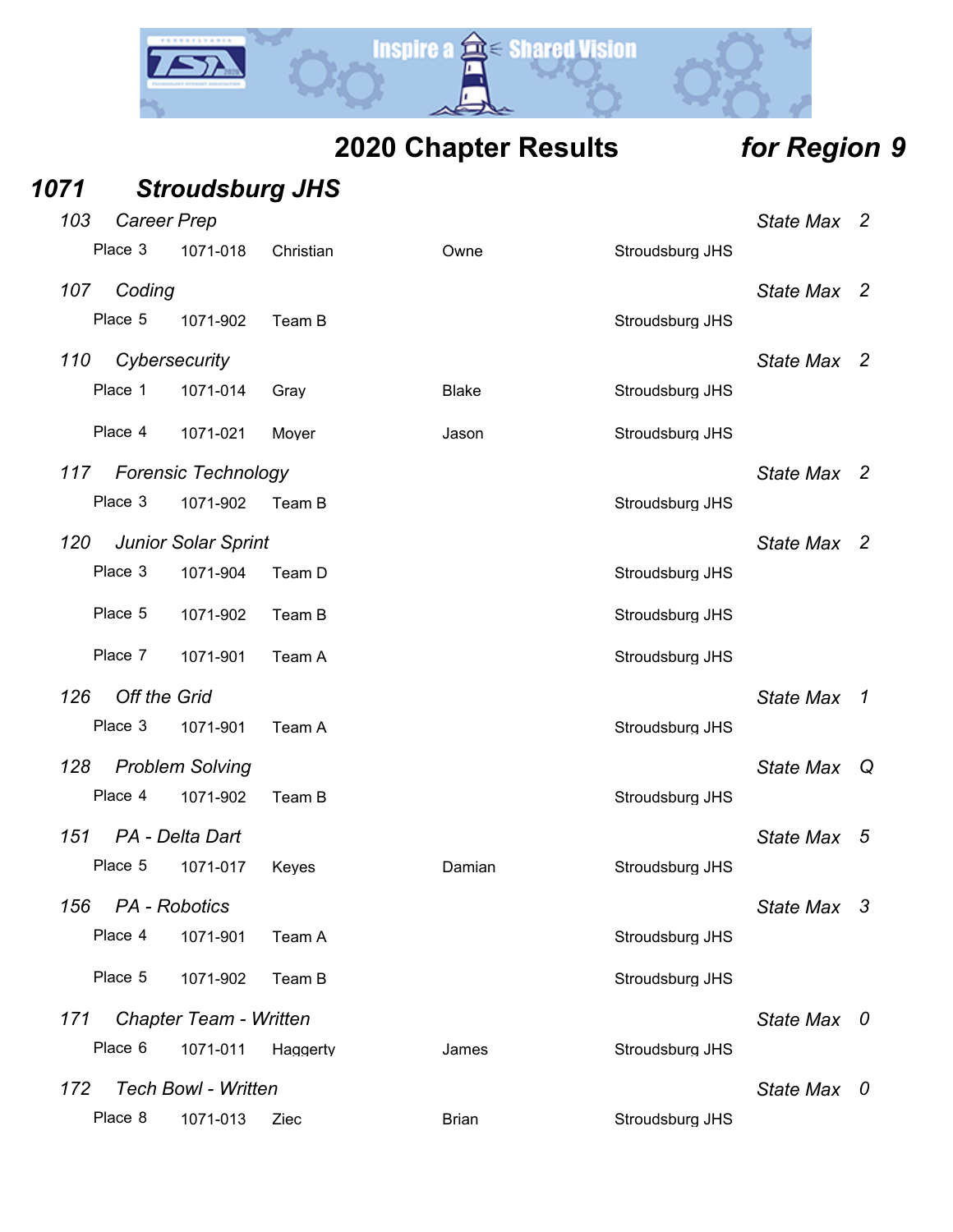

|      |         |                                 |          | <b>2020 Chapter Results</b> |           |                  | for Region 9             |
|------|---------|---------------------------------|----------|-----------------------------|-----------|------------------|--------------------------|
| 1101 |         | <b>Lehman IS</b>                |          |                             |           |                  |                          |
| 107  | Coding  |                                 |          |                             |           | State Max 2      |                          |
|      | Place 3 | 1101-901                        | Team A   |                             | Lehman IS |                  |                          |
| 112  |         | <b>Digital Photography</b>      |          |                             |           | <b>State Max</b> | $\mathcal I$             |
|      | Place 6 | 1101-003                        | Davis    | Paige                       | Lehman IS |                  |                          |
|      | Place 8 | 1101-005                        | Kopanati | Yashvi                      | Lehman IS |                  |                          |
| 114  |         | <b>Electrical Applications</b>  |          |                             |           | State Max 2      |                          |
|      | Place 1 | 1101-901                        | Team A   |                             | Lehman IS |                  |                          |
| 117  |         | <b>Forensic Technology</b>      |          |                             |           | <b>State Max</b> | $\overline{\phantom{a}}$ |
|      | Place 2 | 1101-901                        | Team A   |                             | Lehman IS |                  |                          |
| 121  |         | <b>Leadership Strategies</b>    |          |                             |           | <b>State Max</b> | Q                        |
|      | Place 2 | 1101-901                        | Team A   |                             | Lehman IS |                  |                          |
| 127  |         | <b>Prepared Speech</b>          |          |                             |           | <b>State Max</b> | Q                        |
|      | Place 3 | 1101-002                        | Zhao     | Jason                       | Lehman IS |                  |                          |
| 151  |         | PA - Delta Dart                 |          |                             |           | <b>State Max</b> | 5                        |
|      | Place 1 | 1101-004                        | Peregrin | Carson                      | Lehman IS |                  |                          |
|      | Place 2 | 1101-011                        | Cano     | Diego                       | Lehman IS |                  |                          |
| 156  |         | PA - Robotics                   |          |                             |           | <b>State Max</b> | 3                        |
|      | Place 1 | 1101-902                        | Team B   |                             | Lehman IS |                  |                          |
|      | Place 2 | 1101-901                        | Team A   |                             | Lehman IS |                  |                          |
| 157  |         | <b>PA</b> - Safety Illustration |          |                             |           | State Max 1      |                          |
|      | Place 2 | 1101-003                        | Davis    | Paige                       | Lehman IS |                  |                          |
| 158  |         | PA - Snapshot                   |          |                             |           | State Max 4      |                          |
|      | Place 4 | 1101-006                        | Beaton   | Ayden                       | Lehman IS |                  |                          |
|      | Place 5 | 1101-005                        | Kopanati | Yashvi                      | Lehman IS |                  |                          |
|      |         |                                 |          |                             |           |                  |                          |

Place 6 1101-002 Zhao Jason Jason Lehman IS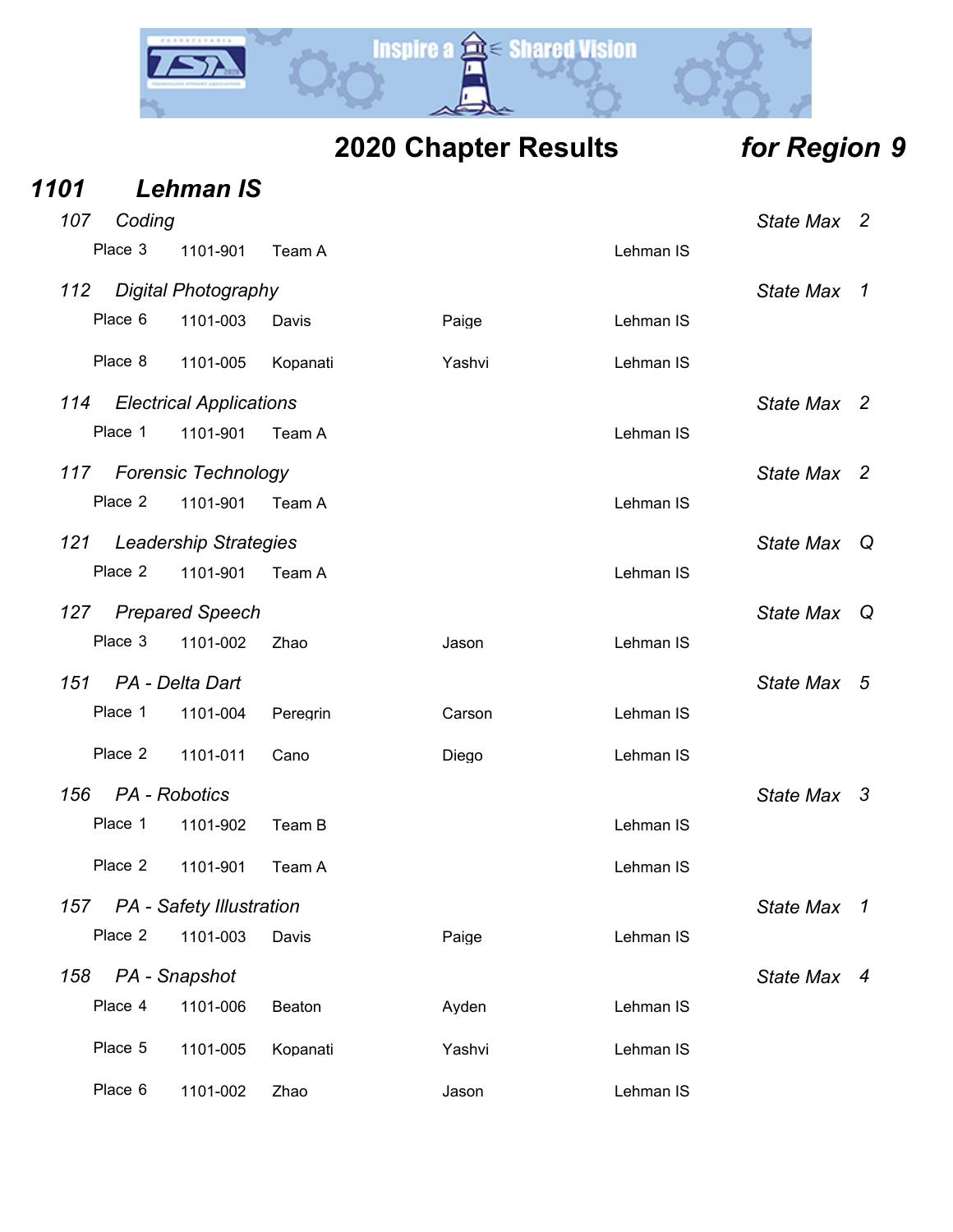

*171 Chapter Team - Written State Max 0*

|                                   | $\cdots$ $\cdots$ $\cdots$ |               |       |           | UNIV MA V |  |
|-----------------------------------|----------------------------|---------------|-------|-----------|-----------|--|
| Place 1                           | 1101-002                   | Zhao          | Jason | Lehman IS |           |  |
| Place 2                           | 1101-006                   | <b>Beaton</b> | Ayden | Lehman IS |           |  |
| <b>Tech Bowl - Written</b><br>172 | State Max 0                |               |       |           |           |  |
| Place 4                           | 1101-011                   | Cano          | Diego | Lehman IS |           |  |
| Place 6                           | 1101-002                   | Zhao          | Jason | Lehman IS |           |  |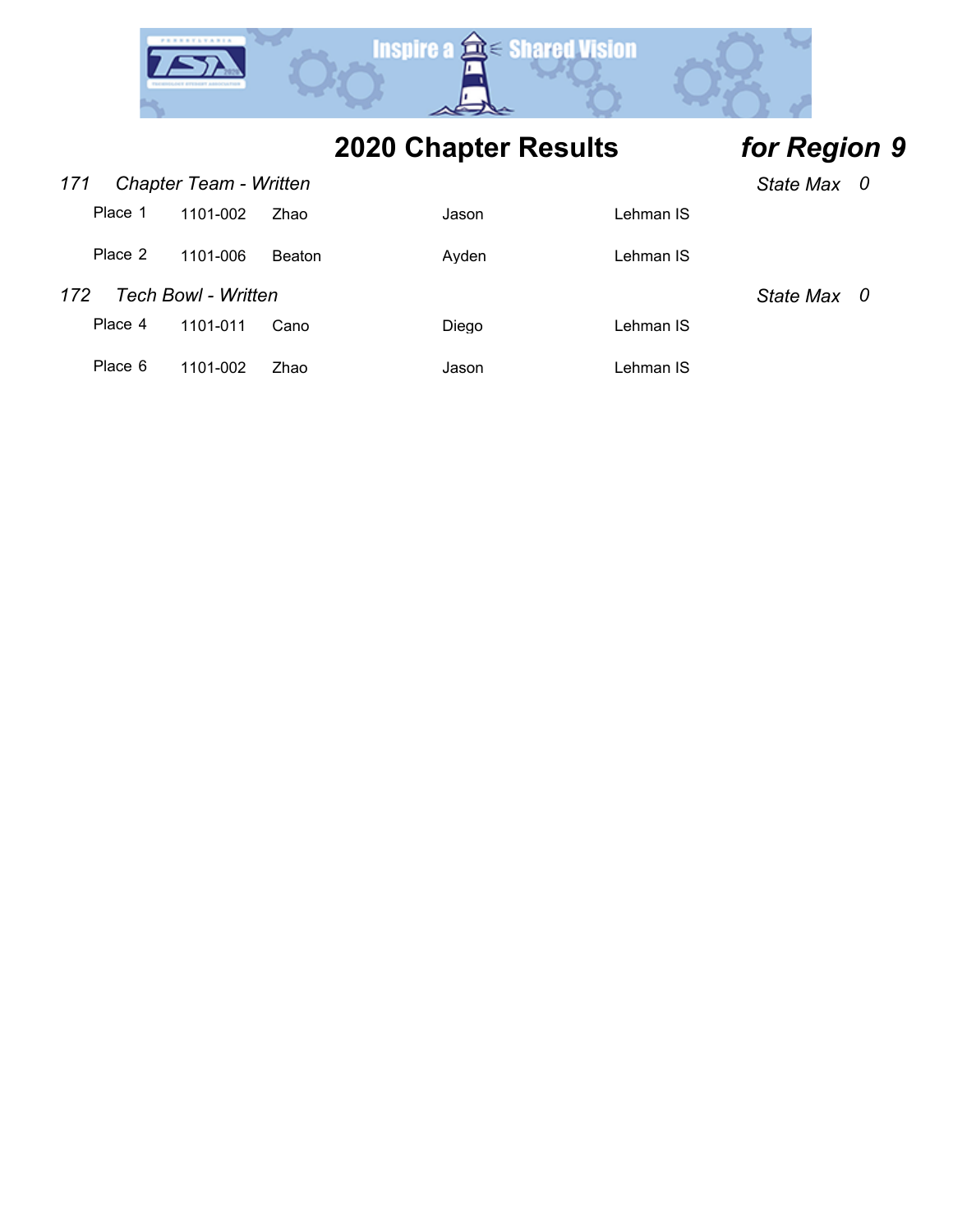

### *1137 JT Lambert IS*

### *112 Digital Photography State Max 1*

Place 9 1137-008 Strube Vanessa JT Lambert IS

*156 PA - Robotics State Max 3*

Place 3 1137-901 Team A JT Lambert IS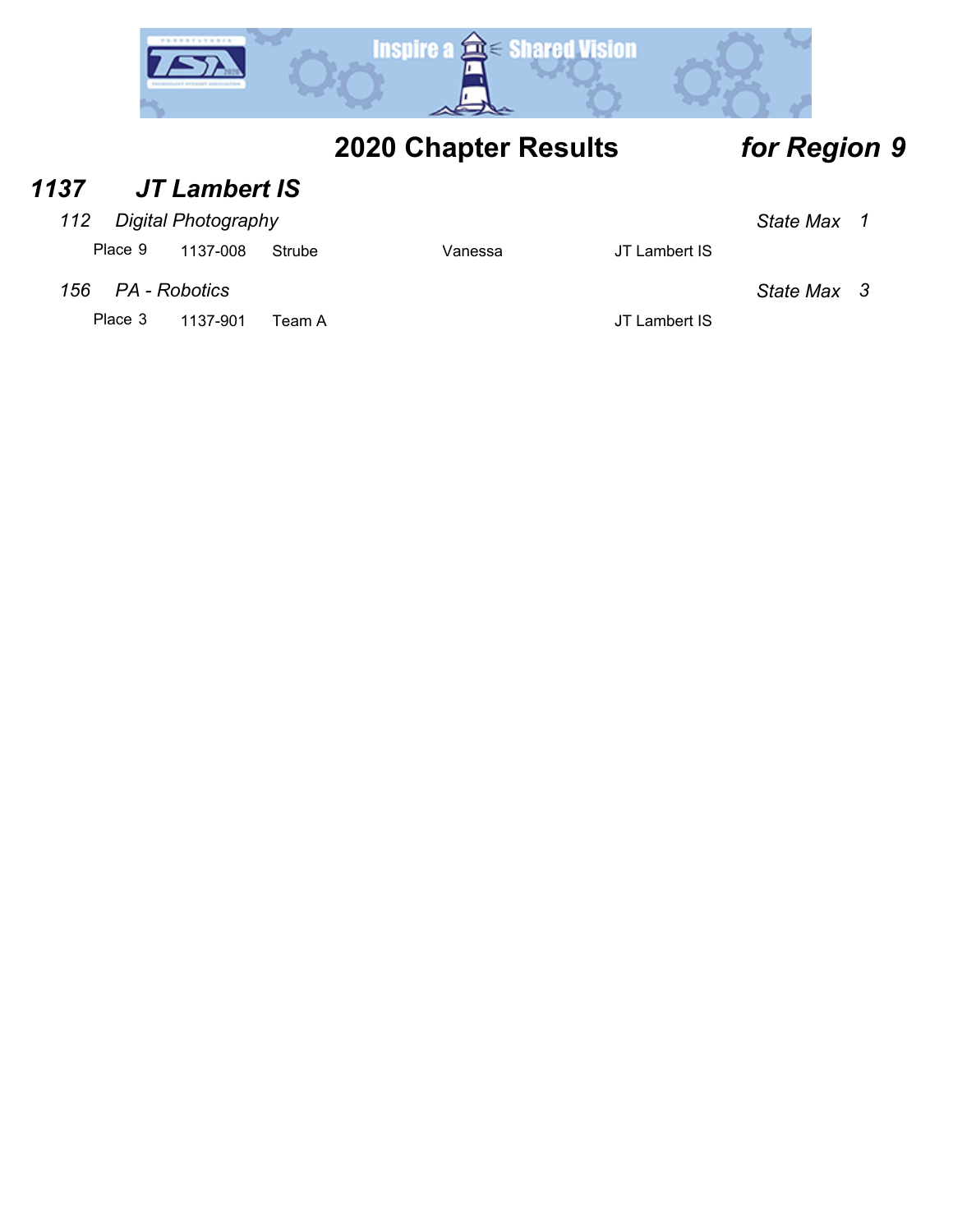

|  | 2020 Chapter Results |  |
|--|----------------------|--|
|--|----------------------|--|

# *Region* **9**

| 2004 |         |                             | <b>Boyertown Area SHS</b>                      |         |                           |                |
|------|---------|-----------------------------|------------------------------------------------|---------|---------------------------|----------------|
| 201  |         | <b>3D Animation</b>         |                                                |         | <b>State Max</b>          | 1              |
|      | Place 1 | 2004-901                    | Team A                                         |         | <b>Boyertown Area SHS</b> |                |
| 203  |         | <b>Architectural Design</b> |                                                |         | <b>State Max</b>          | Q              |
|      | Place 2 | 2004-902                    | Team B                                         |         | <b>Boyertown Area SHS</b> |                |
|      | Place 3 | 2004-901                    | Team A                                         |         | <b>Boyertown Area SHS</b> |                |
| 204  |         | <b>Biotechnology Design</b> |                                                |         | <b>State Max</b>          | $\overline{1}$ |
|      | Place 1 | 2004-901                    | Team A                                         |         | <b>Boyertown Area SHS</b> |                |
|      | Place 3 | 2004-902                    | Team B                                         |         | <b>Boyertown Area SHS</b> |                |
| 205  |         | <b>Board Game Design</b>    |                                                |         | <b>State Max</b>          | 1              |
|      | Place 1 | 2004-901                    | Team A                                         |         | <b>Boyertown Area SHS</b> |                |
| 207  |         | <b>Children's Stories</b>   |                                                |         | <b>State Max</b>          | 1              |
|      | Place 2 | 2004-901                    | Team A                                         |         | <b>Boyertown Area SHS</b> |                |
|      | Place 4 | 2004-902                    | Team B                                         |         | <b>Boyertown Area SHS</b> |                |
|      | Place 5 | 2004-903                    | Team C                                         |         | <b>Boyertown Area SHS</b> |                |
| 208  | Coding  |                             |                                                |         | <b>State Max</b>          | 1              |
|      | Place 3 | 2004-901                    | Team A                                         |         | <b>Boyertown Area SHS</b> |                |
| 210  |         |                             | <b>Computer-Aided Design - Engineering</b>     |         | State Max                 | -3             |
|      | Place 2 | 2004-013                    | Klass                                          | Derek   | <b>Boyertown Area SHS</b> |                |
|      | Place 5 | 2004-035                    | Longenberger                                   | Mark    | <b>Boyertown Area SHS</b> |                |
|      | Place 6 | 2004-016                    | <b>Boughter</b>                                | Jacob   | <b>Boyertown Area SHS</b> |                |
|      | Place 7 | 2004-045                    | DeMenno                                        | Richard | <b>Boyertown Area SHS</b> |                |
| 211  |         |                             | <b>Computer Integrated Manufacturing (CIM)</b> |         | <b>State Max</b>          | 1              |
|      | Place 1 | 2004-902                    | Team B                                         |         | <b>Boyertown Area SHS</b> |                |
|      | Place 2 | 2004-903                    | Team C                                         |         | <b>Boyertown Area SHS</b> |                |
|      | Place 6 | 2004-901                    | Team A                                         |         | <b>Boyertown Area SHS</b> |                |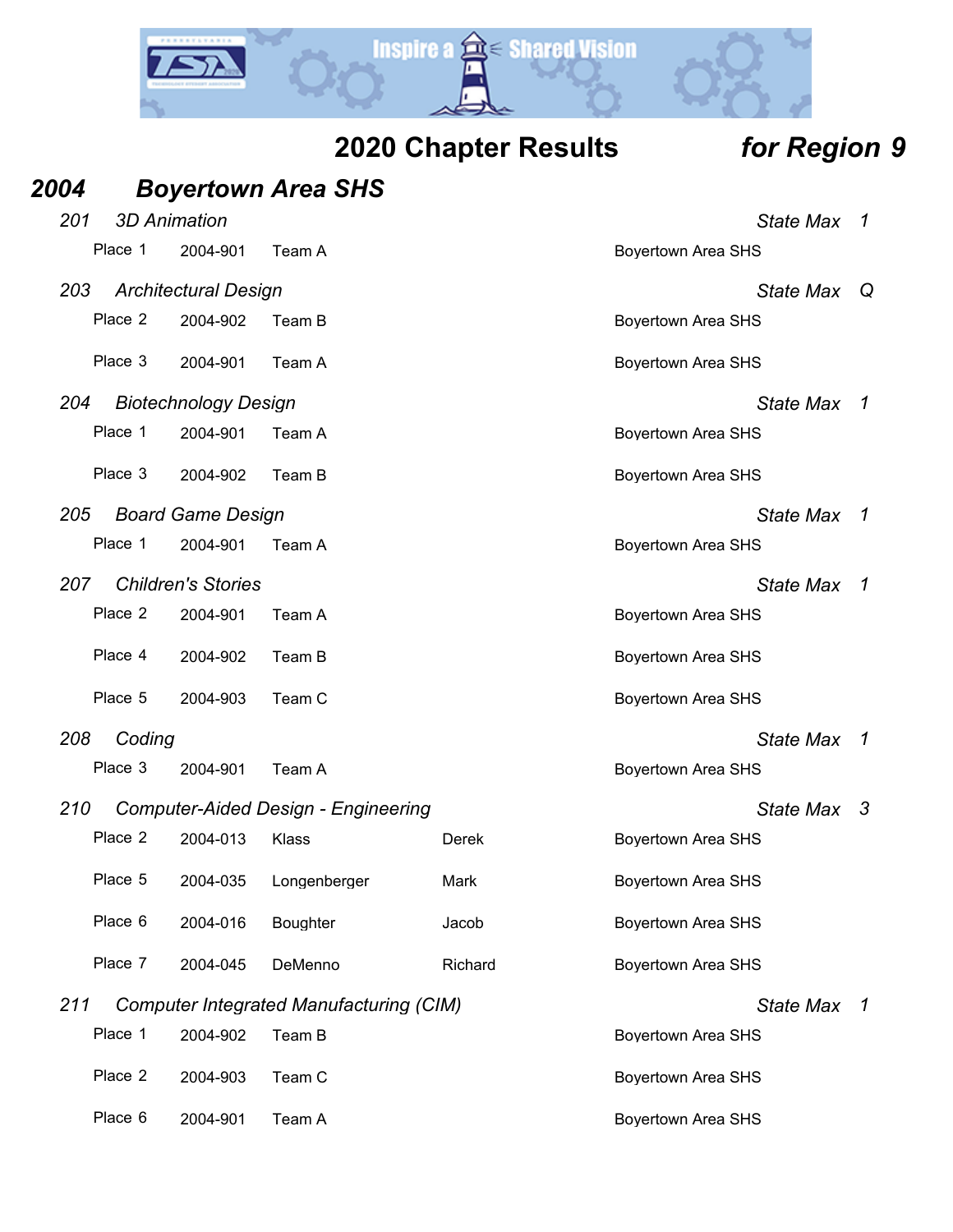**Inspire a**  $\hat{a}$  **Shared Vision** 

| 212 |          |                                 | <b>Debating Technological Issues</b> |           |                           | <b>State Max</b> | 1 |
|-----|----------|---------------------------------|--------------------------------------|-----------|---------------------------|------------------|---|
|     | Place 2  | 2004-902                        | Team B                               |           | <b>Boyertown Area SHS</b> |                  |   |
|     | Place 10 | 2004-903                        | Team C                               |           | <b>Boyertown Area SHS</b> |                  |   |
| 213 |          | <b>Digital Video Production</b> |                                      |           |                           | <b>State Max</b> | 1 |
|     | Place 1  | 2004-901                        | Team A                               |           | <b>Boyertown Area SHS</b> |                  |   |
|     | Place 2  | 2004-902                        | Team B                               |           | Boyertown Area SHS        |                  |   |
| 214 |          | <b>Dragster Design</b>          |                                      |           |                           | <b>State Max</b> | Q |
|     | Place 1  | 2004-035                        | Longenberger                         | Mark      | Boyertown Area SHS        |                  |   |
|     | Place 2  | 2004-012                        | Frisco                               | David     | <b>Boyertown Area SHS</b> |                  |   |
|     | Place 3  | 2004-030                        | LeVan                                | Lochlan   | <b>Boyertown Area SHS</b> |                  |   |
|     | Place 5  | 2004-025                        | Gabriel                              | Kai       | Boyertown Area SHS        |                  |   |
|     | Place 6  | 2004-009                        | Freimann                             | Christian | <b>Boyertown Area SHS</b> |                  |   |
|     | Place 7  | 2004-008                        | Doorey                               | Cameron   | <b>Boyertown Area SHS</b> |                  |   |
|     | Place 8  | 2004-052                        | Young                                | Evan      | <b>Boyertown Area SHS</b> |                  |   |
| 215 |          | <b>Engineering Design</b>       |                                      |           |                           | <b>State Max</b> | 1 |
|     | Place 1  | 2004-902                        | Team B                               |           | Boyertown Area SHS        |                  |   |
|     | Place 3  | 2004-903                        | Team C                               |           | <b>Boyertown Area SHS</b> |                  |   |
|     | Place 4  | 2004-904                        | Team D                               |           | Boyertown Area SHS        |                  |   |
|     | Place 6  | 2004-901                        | Team A                               |           | <b>Boyertown Area SHS</b> |                  |   |
| 216 |          | <b>Essays on Technology</b>     |                                      |           |                           | State Max 1      |   |
|     | Place 3  | 2004-020                        | Woodring                             | Jordan    | <b>Boyertown Area SHS</b> |                  |   |
|     | Place 6  | 2004-028                        | Mauger                               | Lillian   | <b>Bovertown Area SHS</b> |                  |   |
| 217 |          |                                 | <b>Extemporaneous Presentation</b>   |           |                           | <b>State Max</b> | Q |
|     | Place 1  | 2004-026                        | <b>Towers</b>                        | Kate      | <b>Boyertown Area SHS</b> |                  |   |
| 218 |          |                                 | <b>Fashion Design and Technology</b> |           |                           | <b>State Max</b> | 7 |
|     | Place 2  | 2004-901                        | Team A                               |           | Boyertown Area SHS        |                  |   |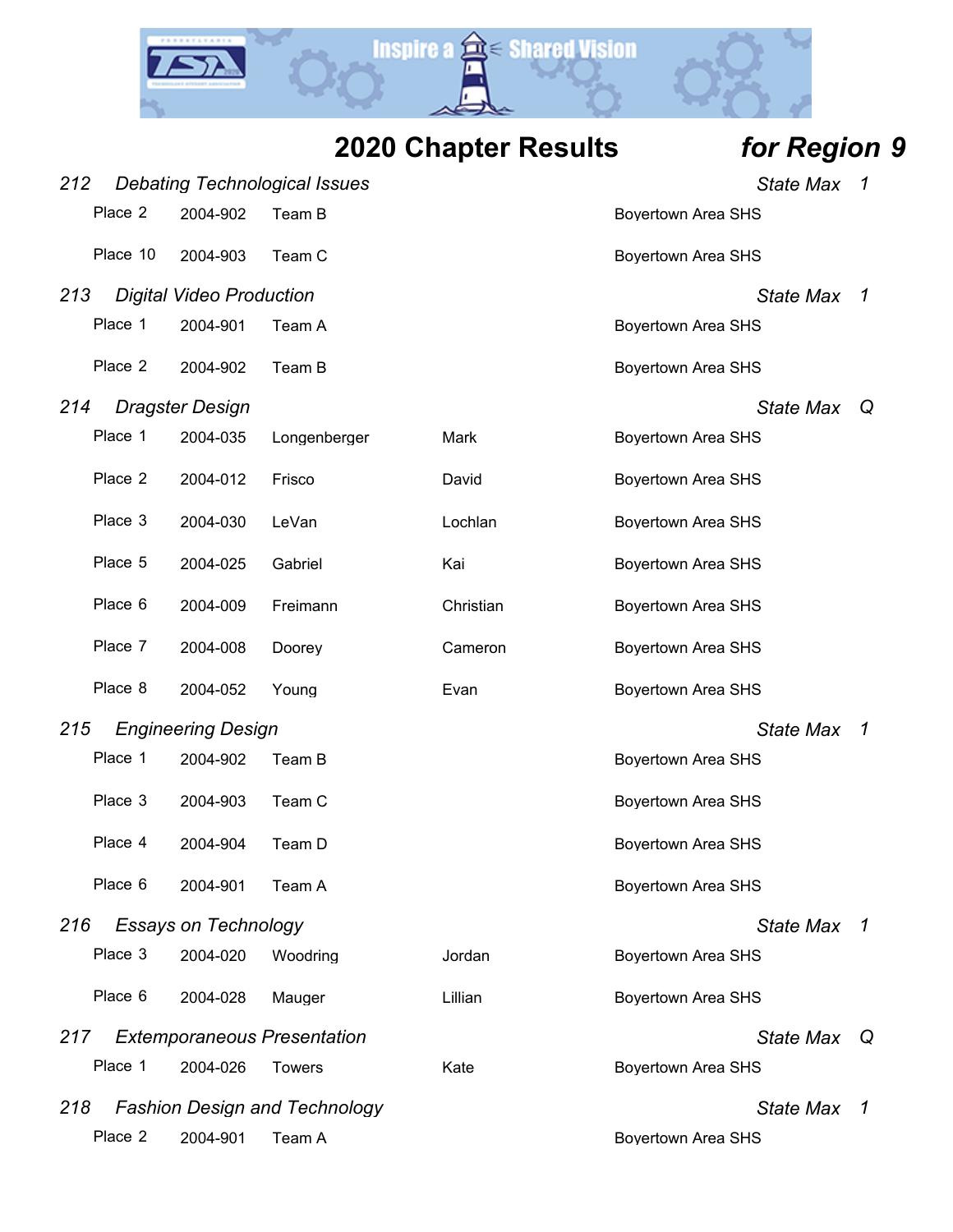Y.

**Inspire a a Shared Vision** 

|     | Place 3  | 2004-903                       | Team C                                  |         | <b>Boyertown Area SHS</b> |    |
|-----|----------|--------------------------------|-----------------------------------------|---------|---------------------------|----|
| 219 |          | <b>Flight Endurance</b>        |                                         |         | State Max 2               |    |
|     | Place 4  | 2004-023                       | Leshinskie                              | Josh    | Boyertown Area SHS        |    |
|     | Place 6  | 2004-024                       | O'Connor                                | Joshua  | Boyertown Area SHS        |    |
|     | Place 7  | 2004-032                       | Glackin                                 | Lucas   | Boyertown Area SHS        |    |
|     | Place 9  | 2004-046                       | <b>Barrett</b>                          | Scott   | Boyertown Area SHS        |    |
|     | Place 11 | 2004-015                       | <b>Tews</b>                             | Gavin   | <b>Boyertown Area SHS</b> |    |
| 220 |          | <b>Forensic Science</b>        |                                         |         | <b>State Max</b>          | -2 |
|     | Place 1  | 2004-902                       | Team B                                  |         | Boyertown Area SHS        |    |
| 221 |          |                                | Future Technology & Engineering Teacher |         | <b>State Max</b>          | -2 |
|     | Place 4  | 2004-028                       | Mauger                                  | Lillian | <b>Boyertown Area SHS</b> |    |
| 224 |          | <b>Photographic Technology</b> |                                         |         | <b>State Max</b>          | Q  |
|     | Place 1  | 2004-034                       | Martin                                  | Madison | Boyertown Area SHS        |    |
|     | Place 5  | 2004-029                       | Huynh                                   | Lily    | Boyertown Area SHS        |    |
|     | Place 7  | 2004-038                       | Hyland                                  | Natalie | <b>Boyertown Area SHS</b> |    |
| 225 |          | <b>Prepared Presentation</b>   |                                         |         | <b>State Max</b>          | Q  |
|     | Place 2  | 2004-026                       | <b>Towers</b>                           | Kate    | Boyertown Area SHS        |    |
| 226 |          | <b>Promotional Design</b>      |                                         |         | <b>State Max</b>          | 1  |
|     | Place 1  | 2004-018                       | Duczkowski                              | Jenna   | Boyertown Area SHS        |    |
|     | Place 2  | 2004-006                       | Anousaya                                | Ashley  | <b>Boyertown Area SHS</b> |    |
|     | Place 3  | 2004-048                       | Swavely                                 | Sianna  | <b>Boyertown Area SHS</b> |    |
|     | Place 4  | 2004-042                       | Wenhold                                 | Paige   | Boyertown Area SHS        |    |
|     | Place 6  | 2004-002                       | Peet                                    | Analise | Boyertown Area SHS        |    |
| 227 |          |                                | Scientific Visualization (SciVis)       |         | State Max 2               |    |
|     | Place 1  | 2004-901                       | Team A                                  |         | <b>Boyertown Area SHS</b> |    |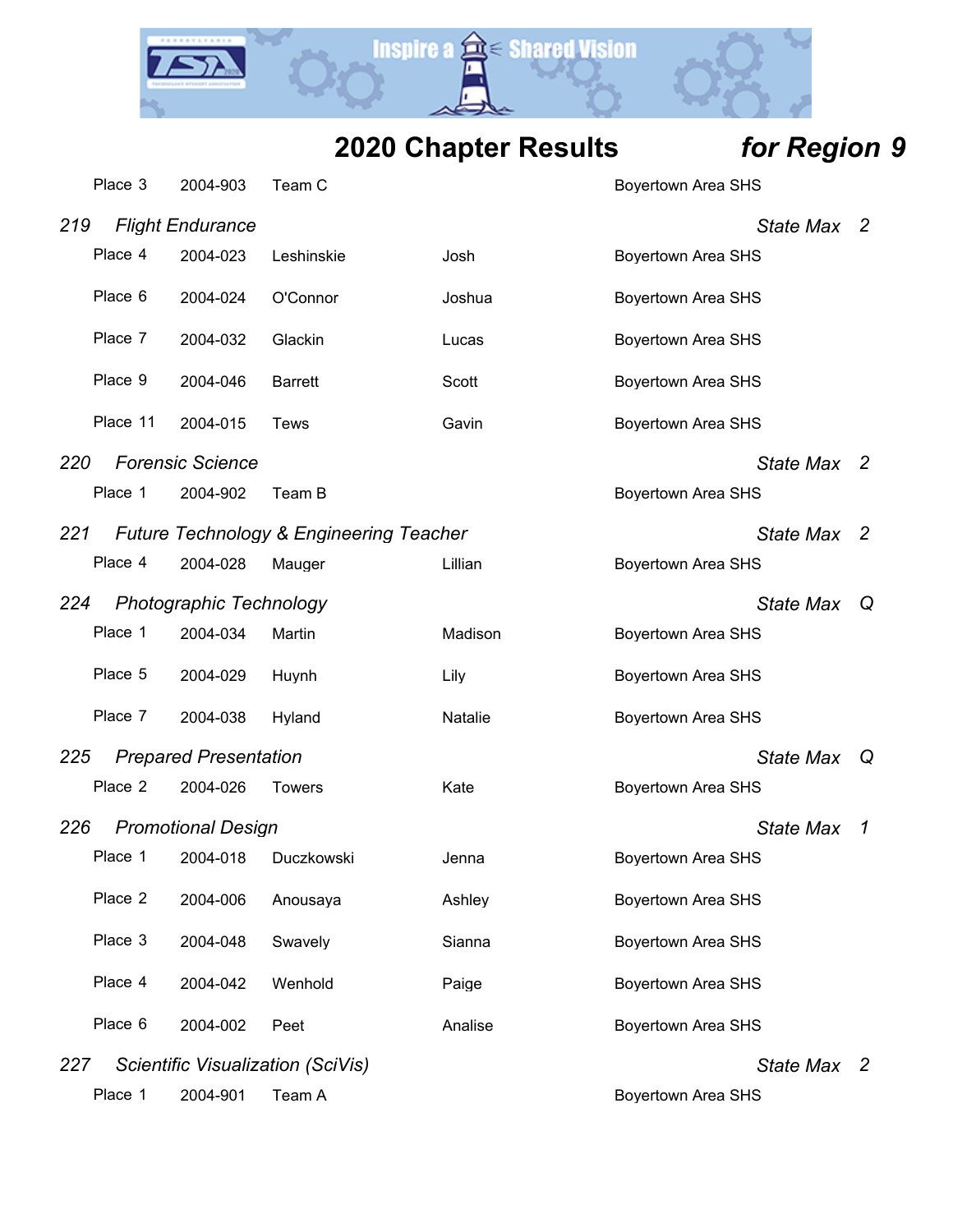

| <b>2020 Chapter Results</b> | for Region 9 |
|-----------------------------|--------------|
|-----------------------------|--------------|

| 229 |           |                                 | <b>Structural Design &amp; Engineering</b> |         | <b>State Max</b>          | Q              |
|-----|-----------|---------------------------------|--------------------------------------------|---------|---------------------------|----------------|
|     | Place 3   | 2004-901                        | Team A                                     |         | <b>Boyertown Area SHS</b> |                |
|     | Place 4   | 2004-903                        | Team C                                     |         | <b>Boyertown Area SHS</b> |                |
|     | Place 5   | 2004-902                        | Team B                                     |         | <b>Boyertown Area SHS</b> |                |
|     | Place 6   | 2004-904                        | Team D                                     |         | <b>Boyertown Area SHS</b> |                |
| 232 |           |                                 | <b>Technology Problem Solving</b>          |         | <b>State Max</b>          | Q              |
|     | Place 4   | 2004-901                        | Team A                                     |         | <b>Boyertown Area SHS</b> |                |
|     | Place 5   | 2004-902                        | Team B                                     |         | <b>Boyertown Area SHS</b> |                |
| 233 |           | <b>Transportation Modeling</b>  |                                            |         | State Max 2               |                |
|     | Place 1   | 2004-030                        | LeVan                                      | Lochlan | <b>Boyertown Area SHS</b> |                |
|     | Place 3   | 2004-019                        | <b>Black</b>                               | John    | <b>Boyertown Area SHS</b> |                |
|     | Place 5   | 2004-036                        | Kneidinger                                 | Michael | <b>Boyertown Area SHS</b> |                |
| 235 | Webmaster |                                 |                                            |         | <b>State Max</b>          | 1              |
|     | Place 1   | 2004-901                        | Team A                                     |         | <b>Boyertown Area SHS</b> |                |
| 254 |           | <b>PA</b> - Materials Process   |                                            |         | <b>State Max</b>          | 1              |
|     | Place 2   | 2004-012                        | Frisco                                     | David   | <b>Boyertown Area SHS</b> |                |
|     | Place 3   | 2004-053                        | Roma                                       | Wesley  | <b>Boyertown Area SHS</b> |                |
|     | Place 4   | 2004-025                        | Gabriel                                    | Kai     | <b>Boyertown Area SHS</b> |                |
| 256 |           | PA - Robotics                   |                                            |         | State Max 2               |                |
|     | Place 5   | 2004-902                        | Team B                                     |         | <b>Boyertown Area SHS</b> |                |
| 257 |           | <b>PA</b> - Safety Illustration |                                            |         | <b>State Max</b>          | $\overline{1}$ |
|     | Place 1   | 2004-051                        | Schott                                     | Elliot  | <b>Boyertown Area SHS</b> |                |
|     | Place 5   | 2004-006                        | Anousaya                                   | Ashley  | <b>Boyertown Area SHS</b> |                |
|     | Place 6   | 2004-032                        | Glackin                                    | Lucas   | <b>Boyertown Area SHS</b> |                |
| 271 |           | Chapter Team - Written          |                                            |         | State Max 0               |                |
|     | Place 2   | 2004-024                        | O'Connor                                   | Joshua  | Boyertown Area SHS        |                |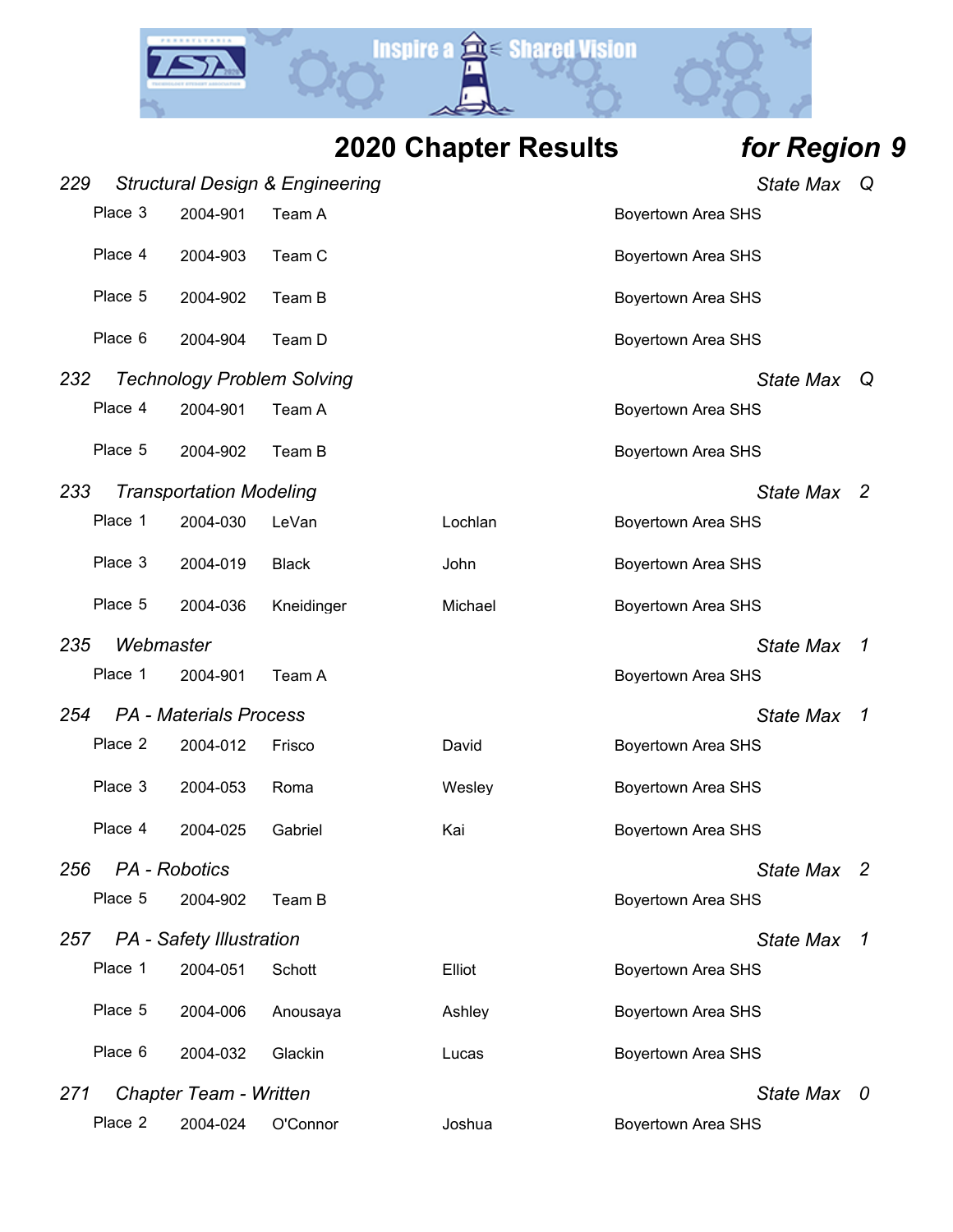

|     | Place 4  | 2004-034                         | Martin       | Madison   | <b>Boyertown Area SHS</b> |
|-----|----------|----------------------------------|--------------|-----------|---------------------------|
|     | Place 10 | 2004-038                         | Hvland       | Natalie   | Boyertown Area SHS        |
|     | Place 11 | 2004-003                         | Bauer        | Angelique | Boyertown Area SHS        |
| 272 |          | <b>Technology Bowl - Written</b> |              |           | <b>State Max</b><br>- 0   |
|     | Place 2  | 2004-024                         | O'Connor     | Joshua    | Boyertown Area SHS        |
|     | Place 5  | 2004-033                         | Yambor       | Luke      | Bovertown Area SHS        |
|     | Place 6  | 2004-019                         | <b>Black</b> | John      | Bovertown Area SHS        |
|     | Place 10 | 2004-014                         | Josuweit     | Ethan     | Boyertown Area SHS        |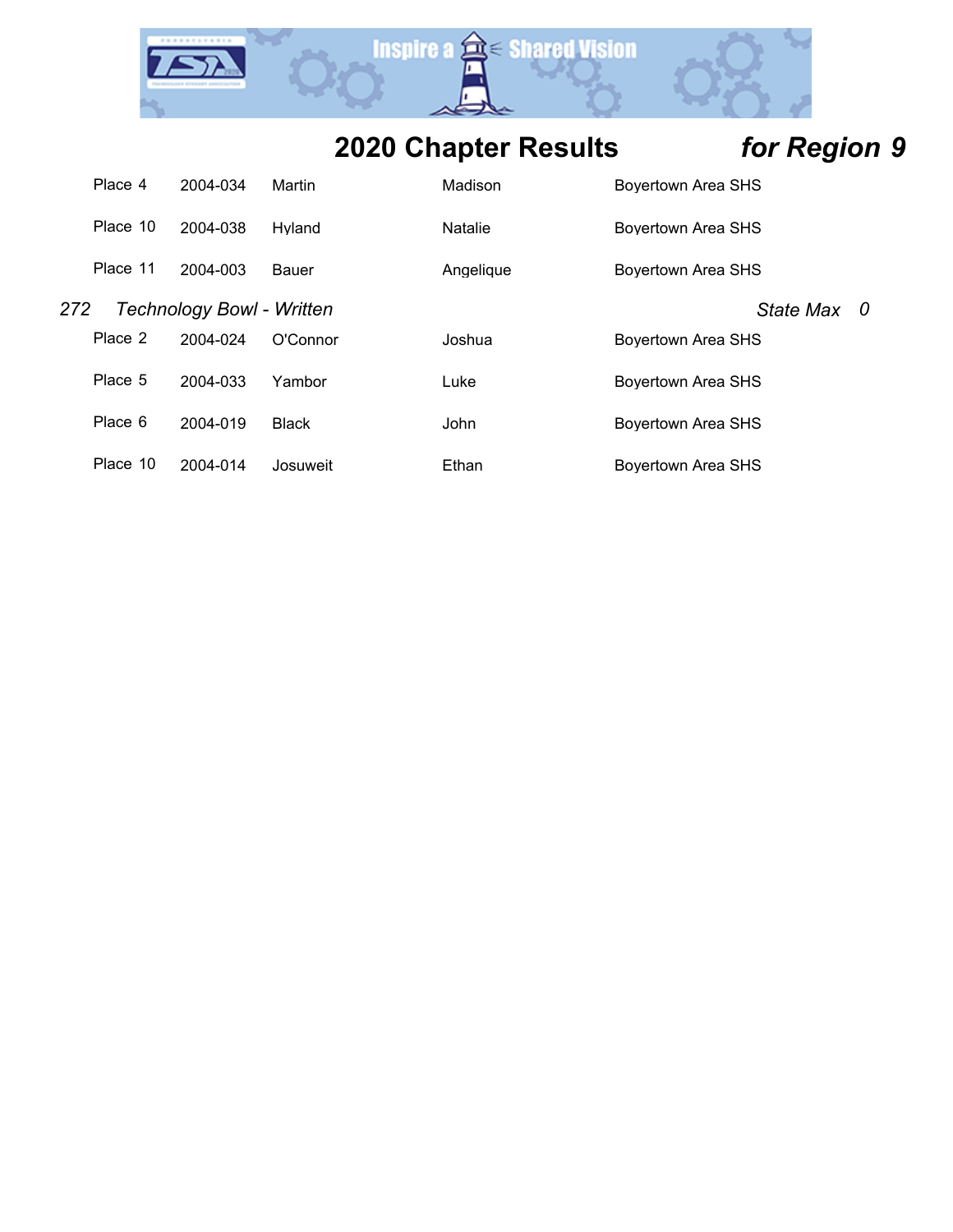

|      |          |                                 |                                            | <b>2020 Chapter Results</b> |                           | for Region 9     |             |
|------|----------|---------------------------------|--------------------------------------------|-----------------------------|---------------------------|------------------|-------------|
| 2047 |          |                                 | <b>Upper Perkiomen HS</b>                  |                             |                           |                  |             |
| 204  |          | <b>Biotechnology Design</b>     |                                            |                             |                           | <b>State Max</b> | 1           |
|      | Place 6  | 2047-901                        | Team A                                     |                             | <b>Upper Perkiomen HS</b> |                  |             |
| 213  |          | <b>Digital Video Production</b> |                                            |                             |                           | <b>State Max</b> | 1           |
|      | Place 4  | 2047-902                        | Team B                                     |                             | <b>Upper Perkiomen HS</b> |                  |             |
| 214  |          | Dragster Design                 |                                            |                             |                           | <b>State Max</b> | $\mathsf Q$ |
|      | Place 10 | 2047-002                        | <b>Bisschop</b>                            | Reece                       | <b>Upper Perkiomen HS</b> |                  |             |
|      | Place 11 | 2047-016                        | Shup                                       | Christopher                 | <b>Upper Perkiomen HS</b> |                  |             |
| 219  |          | <b>Flight Endurance</b>         |                                            |                             |                           | State Max 2      |             |
|      | Place 8  | 2047-015                        | Shanil                                     | Sajin                       | <b>Upper Perkiomen HS</b> |                  |             |
|      | Place 10 | 2047-011                        | Rothenberger                               | Brayden                     | <b>Upper Perkiomen HS</b> |                  |             |
| 229  |          |                                 | <b>Structural Design &amp; Engineering</b> |                             |                           | State Max        | $\omega$    |
|      | Place 1  | 2047-901                        | Team A                                     |                             | <b>Upper Perkiomen HS</b> |                  |             |
|      | Place 8  | 2047-902                        | Team B                                     |                             | <b>Upper Perkiomen HS</b> |                  |             |
| 233  |          | <b>Transportation Modeling</b>  |                                            |                             |                           | <b>State Max</b> | -2          |
|      | Place 4  | 2047-002                        | <b>Bisschop</b>                            | Reece                       | <b>Upper Perkiomen HS</b> |                  |             |
| 254  |          | <b>PA</b> - Materials Process   |                                            |                             |                           | <b>State Max</b> | 1           |
|      | Place 1  | 2047-016                        | Shup                                       | Christopher                 | <b>Upper Perkiomen HS</b> |                  |             |
| 272  |          | Technology Bowl - Written       |                                            |                             |                           | <b>State Max</b> | 0           |

Place 12 2047-020 Sabastro Owen Upper Perkiomen HS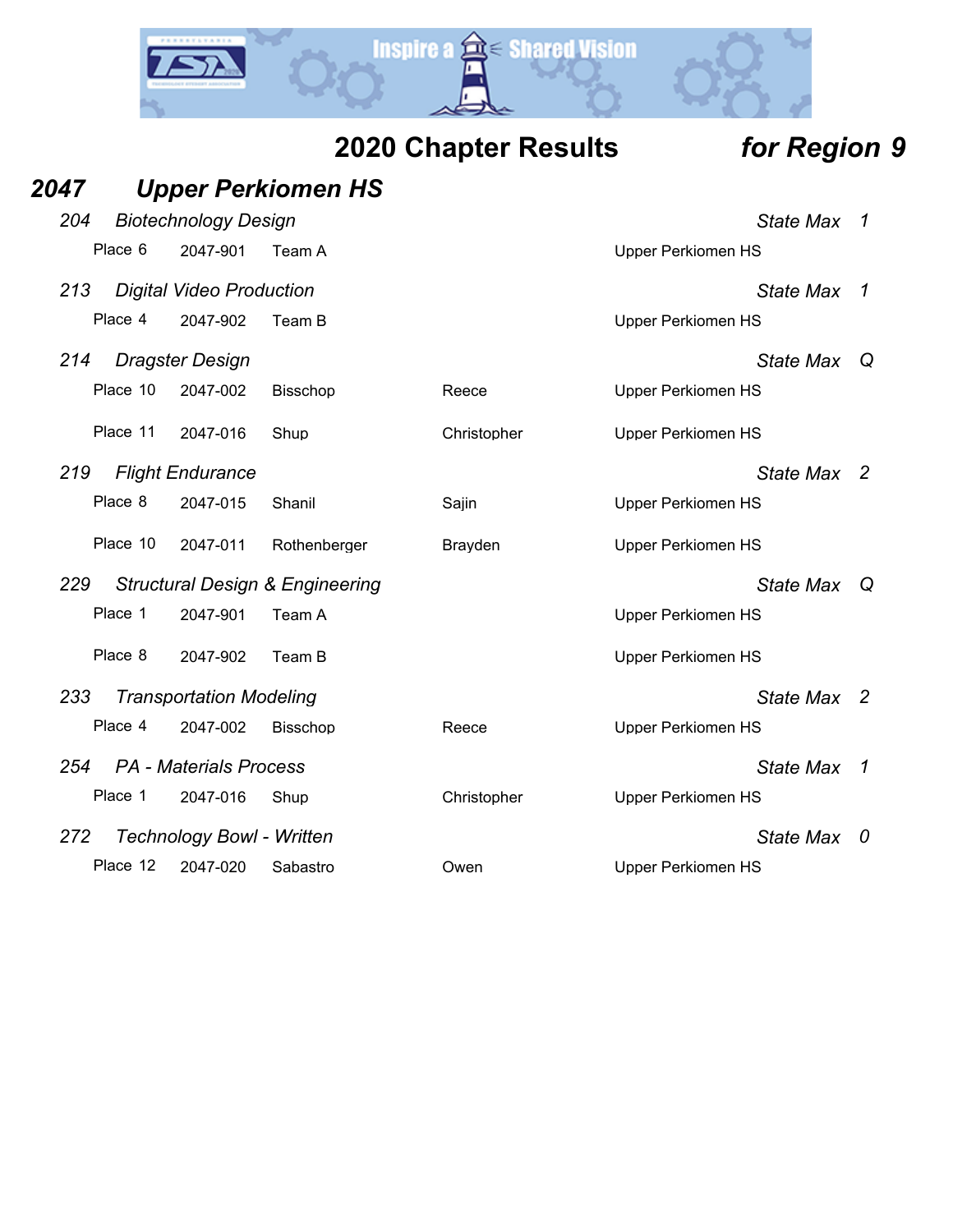

### *2051 Bangor Area HS 234 Video Game Design State Max 2* Place 3 2051-902 Team B Bangor Area HS Place 4 2051-901 Team A Bangor Area HS *256 PA - Robotics State Max 2* Place 4 2051-901 Team A Bangor Area HS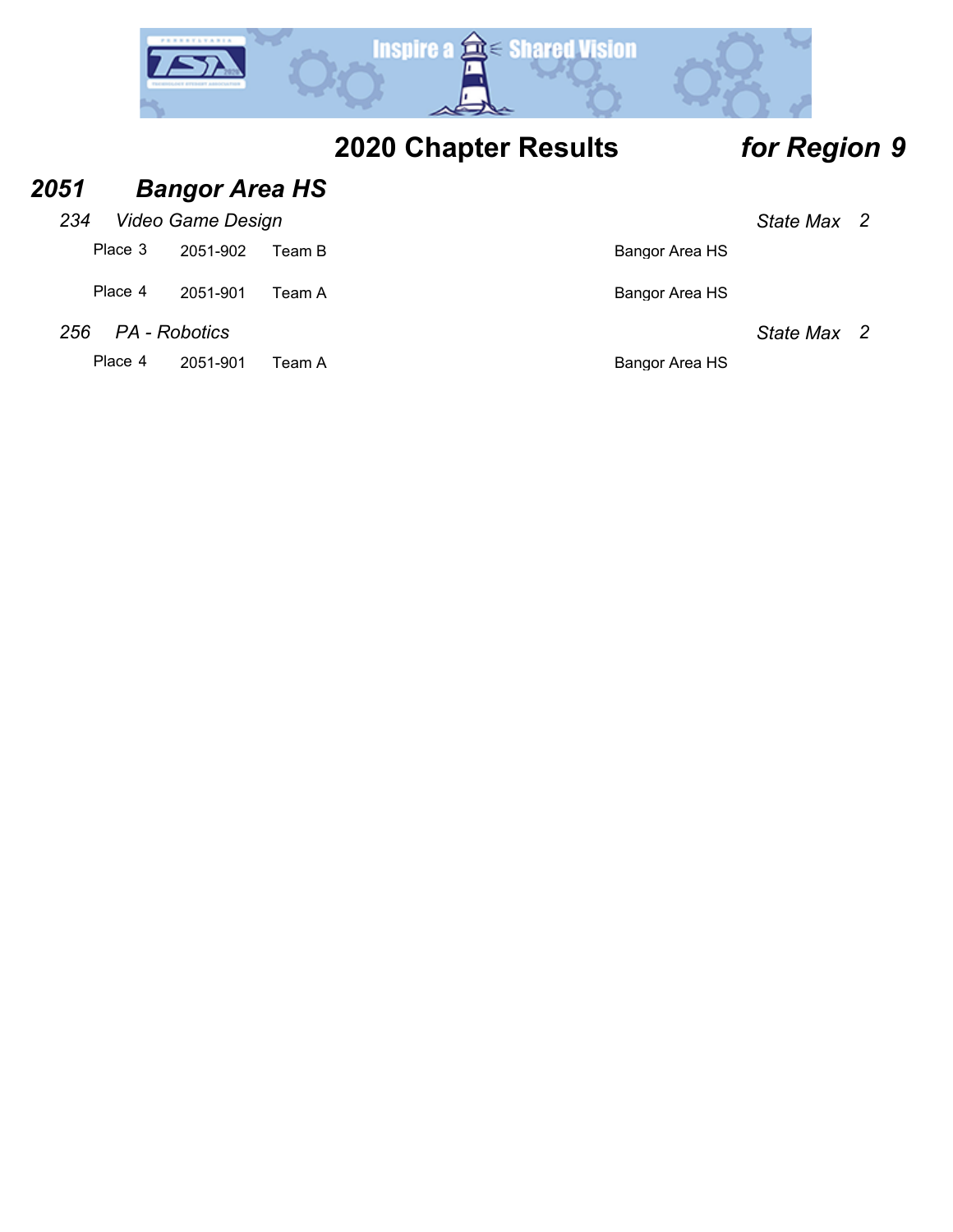

| 2063     | <b>Stroudsburg HS</b>                |                  |                |                |                  |                |
|----------|--------------------------------------|------------------|----------------|----------------|------------------|----------------|
| 208      | Coding                               |                  |                |                | <b>State Max</b> | $\overline{1}$ |
| Place 5  | 2063-902                             | Team B           |                | Stroudsburg HS |                  |                |
| 212      | <b>Debating Technological Issues</b> |                  |                |                | <b>State Max</b> | $\overline{1}$ |
| Place 8  | 2063-901                             | Team A           |                | Stroudsburg HS |                  |                |
| 220      | <b>Forensic Science</b>              |                  |                |                | State Max 2      |                |
| Place 8  | 2063-902                             | Team B           |                | Stroudsburg HS |                  |                |
| 232      | <b>Technology Problem Solving</b>    |                  |                |                | <b>State Max</b> |                |
| Place 1  | 2063-901                             | Team A           |                | Stroudsburg HS |                  |                |
| 256      | PA - Robotics                        |                  |                |                | <b>State Max</b> | $\overline{2}$ |
| Place 2  | 2063-901                             | Team A           |                | Stroudsburg HS |                  |                |
| 271      | Chapter Team - Written               |                  |                |                | State Max 0      |                |
| Place 7  | 2063-021                             | <b>PARFITT</b>   | <b>ETHAN</b>   | Stroudsburg HS |                  |                |
| Place 9  | 2063-022                             | <b>PATEL</b>     | <b>PRUTHVI</b> | Stroudsburg HS |                  |                |
| 272      | <b>Technology Bowl - Written</b>     |                  |                |                | State Max 0      |                |
| Place 3  | 2063-018                             | <b>MORGAN</b>    | <b>CASIMIR</b> | Stroudsburg HS |                  |                |
| Place 13 | 2063-006                             | <b>CHRISTIAN</b> | <b>TYLER</b>   | Stroudsburg HS |                  |                |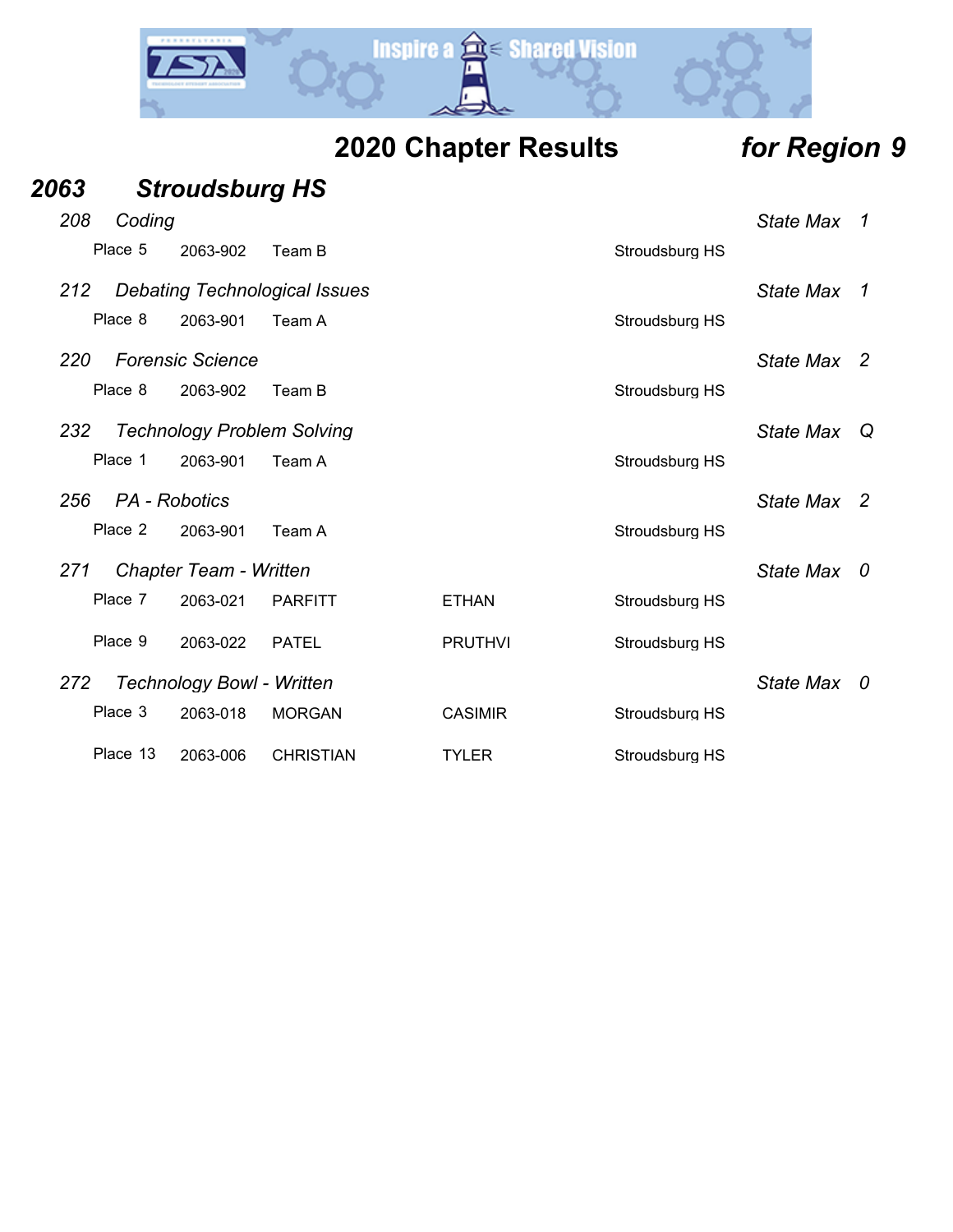

| <b>2020 Chapter Results</b> |
|-----------------------------|
|-----------------------------|

### $$

| 2087 |           |                                | <b>Exeter Township SHS</b>                     |         |                            |                  |                |
|------|-----------|--------------------------------|------------------------------------------------|---------|----------------------------|------------------|----------------|
| 204  |           | <b>Biotechnology Design</b>    |                                                |         |                            | <b>State Max</b> | $\overline{1}$ |
|      | Place 4   | 2087-901                       | Team A                                         |         | <b>Exeter Township SHS</b> |                  |                |
| 210  |           |                                | <b>Computer-Aided Design - Engineering</b>     |         |                            | State Max 3      |                |
|      | Place 3   | 2087-004                       | Akins                                          | Haley   | <b>Exeter Township SHS</b> |                  |                |
| 211  |           |                                | <b>Computer Integrated Manufacturing (CIM)</b> |         |                            | <b>State Max</b> | 1              |
|      | Place 4   | 2087-902                       | Team B                                         |         | <b>Exeter Township SHS</b> |                  |                |
|      | Place 5   | 2087-901                       | Team A                                         |         | <b>Exeter Township SHS</b> |                  |                |
| 212  |           |                                | <b>Debating Technological Issues</b>           |         |                            | <b>State Max</b> | $\mathcal I$   |
|      | Place 6   | 2087-901                       | Team A                                         |         | <b>Exeter Township SHS</b> |                  |                |
| 214  |           | <b>Dragster Design</b>         |                                                |         |                            | <b>State Max</b> | Q              |
|      | Place 9   | 2087-005                       | <b>Bauroth Sherman</b>                         | Juniper | <b>Exeter Township SHS</b> |                  |                |
| 220  |           | <b>Forensic Science</b>        |                                                |         |                            | State Max 2      |                |
|      | Place 2   | 2087-901                       | Team A                                         |         | <b>Exeter Township SHS</b> |                  |                |
| 227  |           |                                | <b>Scientific Visualization (SciVis)</b>       |         |                            | State Max 2      |                |
|      | Place 3   | 2087-901                       | Team A                                         |         | <b>Exeter Township SHS</b> |                  |                |
| 228  |           | Software Development           |                                                |         |                            | <b>State Max</b> | $\mathcal I$   |
|      | Place 1   | 2087-901                       | Team A                                         |         | <b>Exeter Township SHS</b> |                  |                |
| 229  |           |                                | <b>Structural Design &amp; Engineering</b>     |         |                            | <b>State Max</b> | Q              |
|      |           | Place 10 2087-901 Team A       |                                                |         | <b>Exeter Township SHS</b> |                  |                |
| 232  |           |                                | <b>Technology Problem Solving</b>              |         |                            | <b>State Max</b> | O CO           |
|      | Place 7   | 2087-901                       | Team A                                         |         | <b>Exeter Township SHS</b> |                  |                |
| 233  |           | <b>Transportation Modeling</b> |                                                |         |                            | State Max 2      |                |
|      | Place 6   | 2087-016                       | Kurapati                                       | Sahith  | <b>Exeter Township SHS</b> |                  |                |
| 234  |           | <b>Video Game Design</b>       |                                                |         |                            | State Max 2      |                |
|      | Place 2   | 2087-901                       | Team A                                         |         | <b>Exeter Township SHS</b> |                  |                |
| 235  | Webmaster |                                |                                                |         |                            | State Max        | $\overline{1}$ |
|      | Place 3   | 2087-901                       | Team A                                         |         | <b>Exeter Township SHS</b> |                  |                |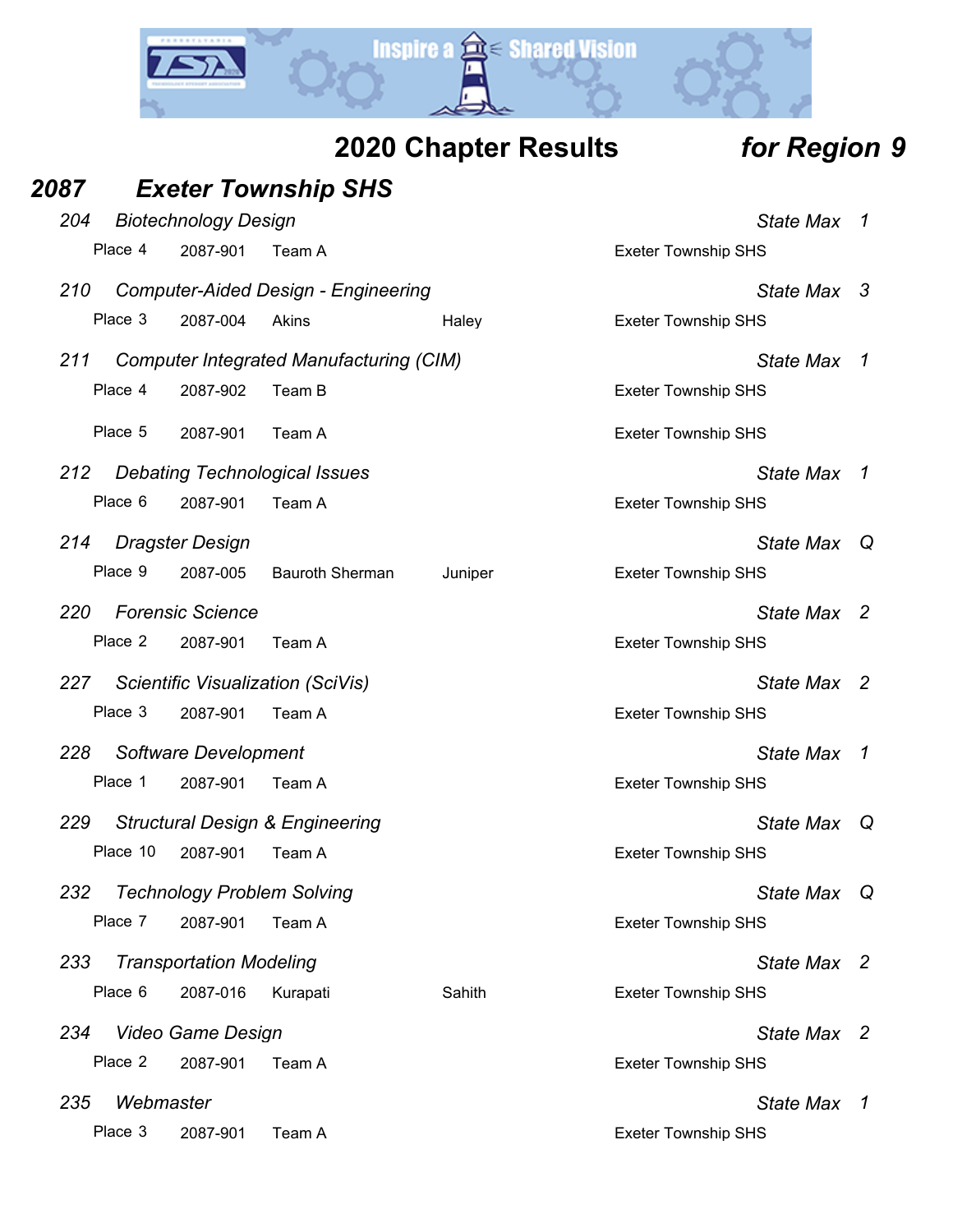

- *257 PA Safety Illustration State Max 1*
	- Place 8 2087-014 Kent Ethan Ethan Exeter Township SHS

- 
- *272 Technology Bowl Written State Max 0*
	- Place 11 2087-006 Bauroth Sherman Melody **Exeter Township SHS**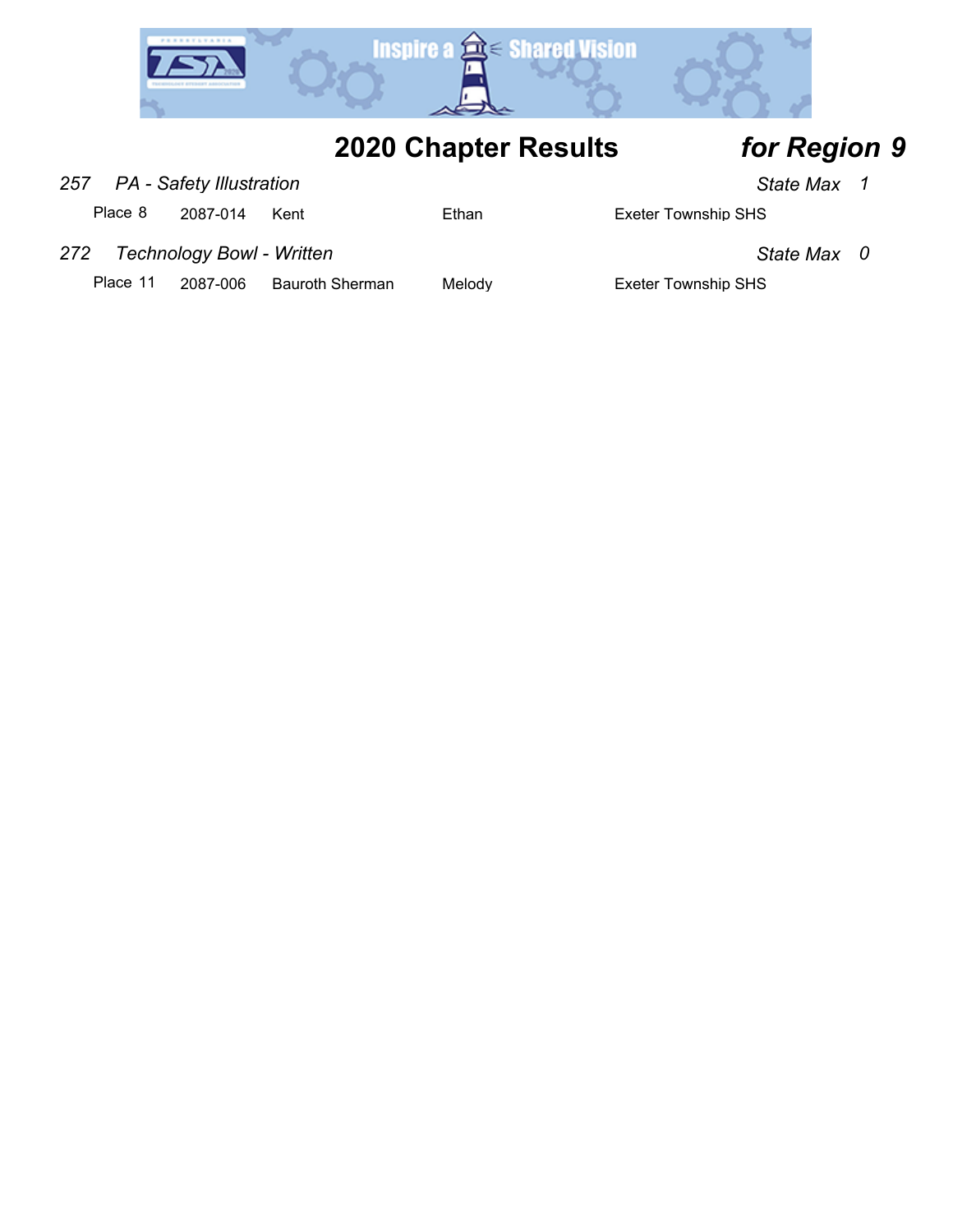

| <b>2020 Chapter Results</b> |  |  |  |  |
|-----------------------------|--|--|--|--|
|-----------------------------|--|--|--|--|

# *Region* **9**

| 2111 |         | <b>Easton Area HS</b>            |                                             |           |                |                  |     |
|------|---------|----------------------------------|---------------------------------------------|-----------|----------------|------------------|-----|
| 205  |         | <b>Board Game Design</b>         |                                             |           |                | <b>State Max</b> | 1   |
|      | Place 4 | 2111-901                         | Team A                                      |           | Easton Area HS |                  |     |
| 208  | Coding  |                                  |                                             |           |                | <b>State Max</b> | 1   |
|      | Place 1 | 2111-901                         | Team A                                      |           | Easton Area HS |                  |     |
|      | Place 2 | 2111-902                         | Team B                                      |           | Easton Area HS |                  |     |
| 209  |         |                                  | <b>Computer-Aided Design - Architecture</b> |           |                | <b>State Max</b> | - 3 |
|      | Place 3 | 2111-027                         | Walenciak                                   | Ryan      | Easton Area HS |                  |     |
| 210  |         |                                  | <b>Computer-Aided Design - Engineering</b>  |           |                | <b>State Max</b> | -3  |
|      | Place 1 | 2111-009                         | Farrell                                     | Kevin     | Easton Area HS |                  |     |
|      | Place 4 | 2111-003                         | Pursell                                     | Elizabeth | Easton Area HS |                  |     |
| 212  |         |                                  | <b>Debating Technological Issues</b>        |           |                | <b>State Max</b> | 1   |
|      | Place 5 | 2111-903                         | Team C                                      |           | Easton Area HS |                  |     |
|      | Place 7 | 2111-901                         | Team A                                      |           | Easton Area HS |                  |     |
| 213  |         | <b>Digital Video Production</b>  |                                             |           |                | <b>State Max</b> | 1   |
|      | Place 5 | 2111-901                         | Team A                                      |           | Easton Area HS |                  |     |
| 218  |         |                                  | <b>Fashion Design and Technology</b>        |           |                | <b>State Max</b> | 1   |
|      | Place 4 | 2111-902                         | Team B                                      |           | Easton Area HS |                  |     |
| 220  |         | <b>Forensic Science</b>          |                                             |           |                | <b>State Max</b> | -2  |
|      | Place 3 | 2111-901                         | Team A                                      |           | Easton Area HS |                  |     |
| 232  |         |                                  | <b>Technology Problem Solving</b>           |           |                | <b>State Max</b> | Q   |
|      | Place 2 | 2111-901                         | Team A                                      |           | Easton Area HS |                  |     |
|      | Place 3 | 2111-902                         | Team B                                      |           | Easton Area HS |                  |     |
| 272  |         | <b>Technology Bowl - Written</b> |                                             |           |                | State Max 0      |     |
|      | Place 4 | 2111-013                         | Srinivasan                                  | Vibha     | Easton Area HS |                  |     |
|      | Place 7 | 2111-005                         | <b>DiFelice</b>                             | Anna      | Easton Area HS |                  |     |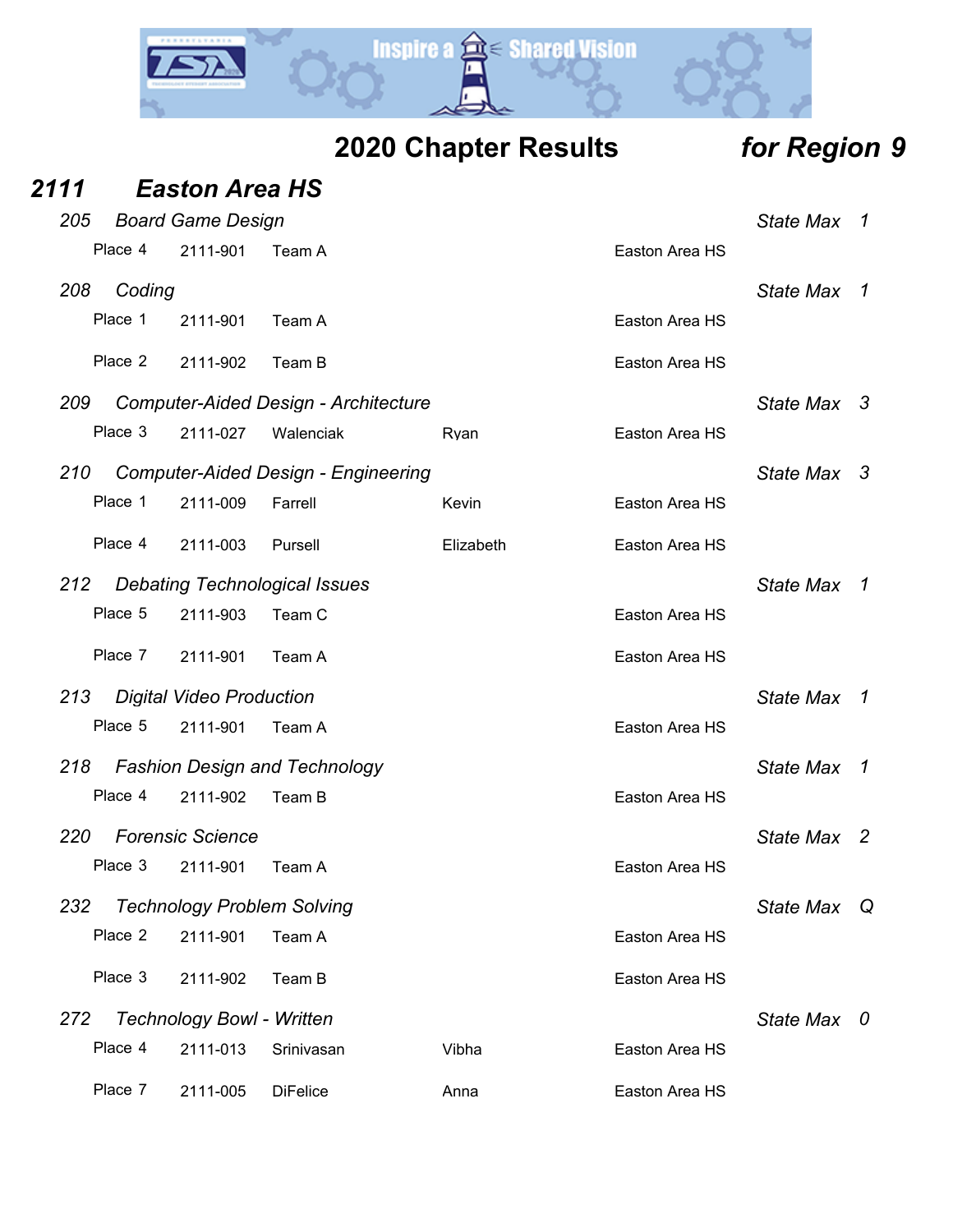

### *2130 Lehigh Valley Academy*

- *203 Architectural Design State Max Q*
	- Place 4 2130-901 Team A Lehigh Valley Academy
- *207 Children's Stories State Max 1*
	- Place 8 2130-903 Team C Lehigh Valley Academy
- *224 Photographic Technology State Max Q*

Place 8 2130-012 Gudoor Eesha Lehigh Valley Academy

*235 Webmaster State Max 1*

Place 4 2130-902 Team B Lehigh Valley Academy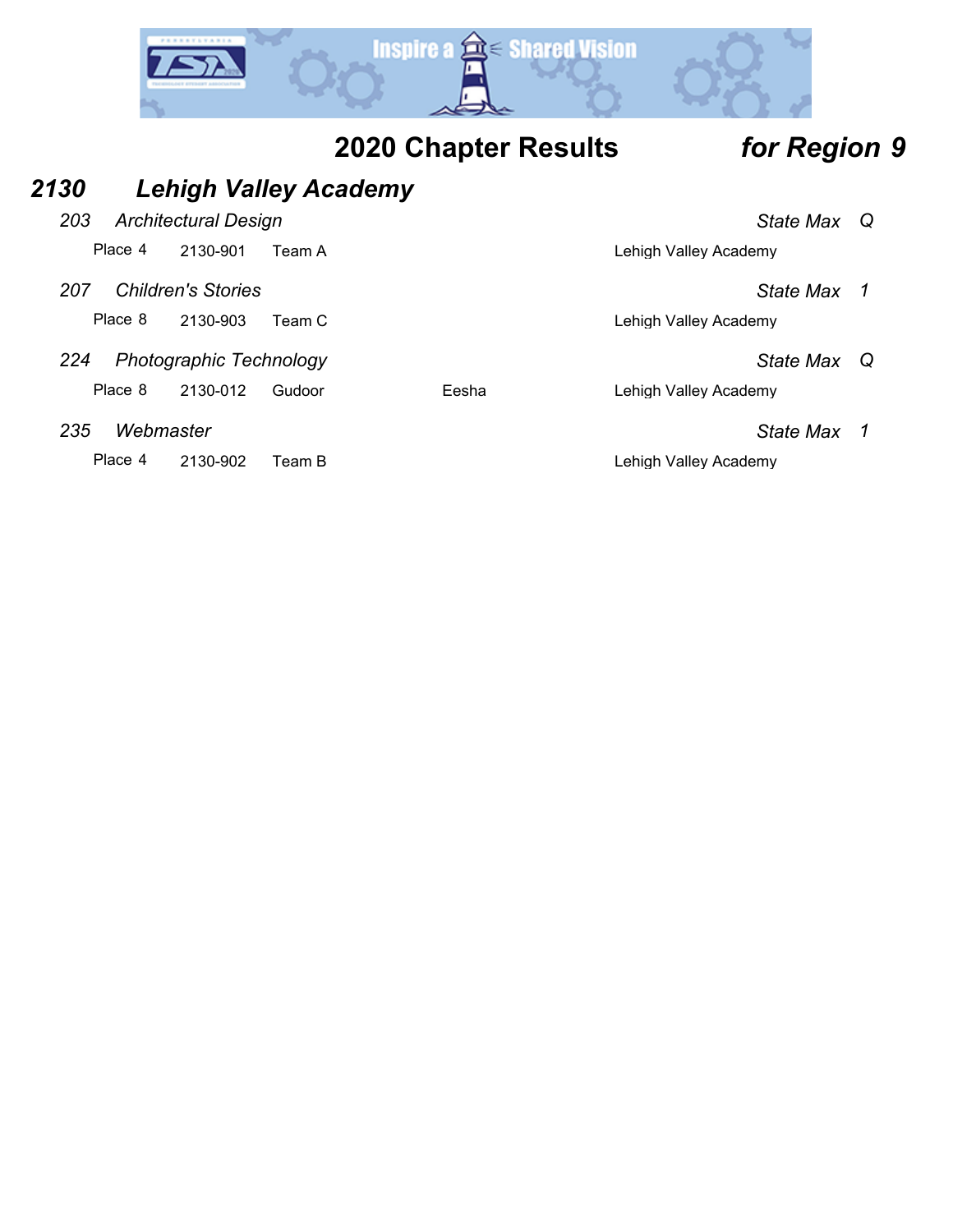

### *2149 East Stroudsburg HS North*

| 207 |         | <b>Children's Stories</b> | State Max 1               |  |
|-----|---------|---------------------------|---------------------------|--|
|     | Place 1 | 2149-901 Team A           | East Stroudsburg HS North |  |

| 256 PA - Robotics | State Max 2 |  |
|-------------------|-------------|--|

Place 1 2149-902 Team B East Stroudsburg HS North

Place 3 2149-901 Team A East Stroudsburg HS North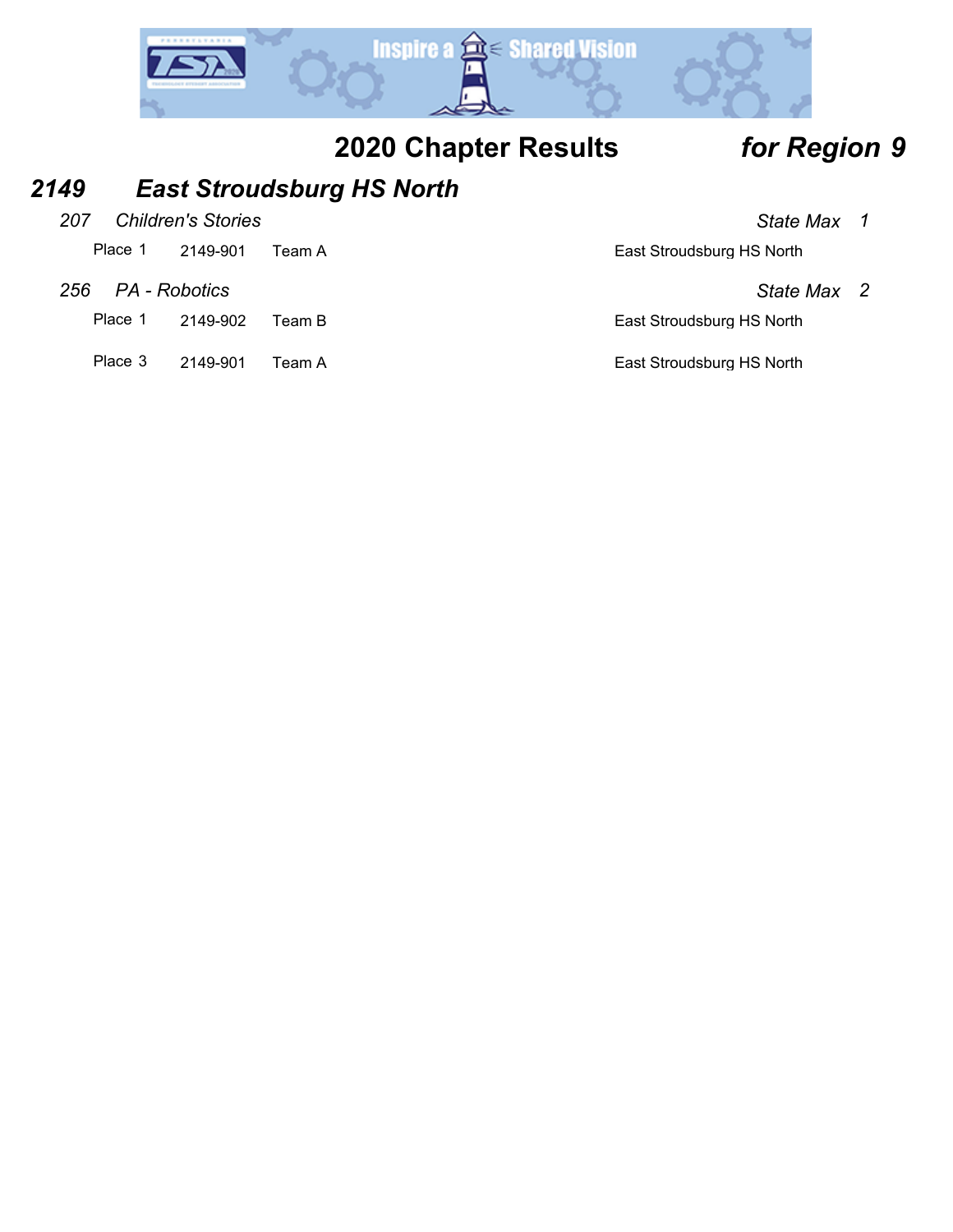

| 2151 |         |                                 | <b>Daniel Boone Area HS</b>                |       |                      |                  |                |
|------|---------|---------------------------------|--------------------------------------------|-------|----------------------|------------------|----------------|
| 203  |         | <b>Architectural Design</b>     |                                            |       |                      | State Max        | $\Omega$       |
|      | Place 1 | 2151-901                        | Team A                                     |       | Daniel Boone Area HS |                  |                |
|      | Place 6 | 2151-902                        | Team B                                     |       | Daniel Boone Area HS |                  |                |
| 204  |         | <b>Biotechnology Design</b>     |                                            |       |                      | State Max        | $\mathcal I$   |
|      | Place 2 | 2151-902                        | Team B                                     |       | Daniel Boone Area HS |                  |                |
| 205  |         | <b>Board Game Design</b>        |                                            |       |                      | <b>State Max</b> | $\overline{1}$ |
|      | Place 3 | 2151-902                        | Team B                                     |       | Daniel Boone Area HS |                  |                |
| 207  |         | <b>Children's Stories</b>       |                                            |       |                      | <b>State Max</b> | $\mathcal I$   |
|      | Place 3 | 2151-903                        | Team C                                     |       | Daniel Boone Area HS |                  |                |
| 210  |         |                                 | <b>Computer-Aided Design - Engineering</b> |       |                      | State Max 3      |                |
|      | Place 8 | 2151-010                        | Vitabile                                   | Kayla | Daniel Boone Area HS |                  |                |
| 212  |         |                                 | <b>Debating Technological Issues</b>       |       |                      | <b>State Max</b> | -1             |
|      | Place 3 | 2151-903                        | Team C                                     |       | Daniel Boone Area HS |                  |                |
|      | Place 4 | 2151-901                        | Team A                                     |       | Daniel Boone Area HS |                  |                |
| 213  |         | <b>Digital Video Production</b> |                                            |       |                      | <b>State Max</b> | -1             |
|      | Place 6 | 2151-901                        | Team A                                     |       | Daniel Boone Area HS |                  |                |
| 215  |         | <b>Engineering Design</b>       |                                            |       |                      | <b>State Max</b> | - 7            |
|      | Place 2 | 2151-902                        | Team B                                     |       | Daniel Boone Area HS |                  |                |
| 216  |         | <b>Essays on Technology</b>     |                                            |       |                      | State Max        | 1              |
|      | Place 2 | 2151-006                        | Sweet                                      | Zoe   | Daniel Boone Area HS |                  |                |
|      | Place 4 | 2151-023                        | Darrah                                     | Alana | Daniel Boone Area HS |                  |                |
|      |         |                                 | 217 Extemporaneous Presentation            |       |                      | State Max        | Q              |
|      | Place 2 | 2151-006                        | Sweet                                      | Zoe   | Daniel Boone Area HS |                  |                |
| 218  |         |                                 | <b>Fashion Design and Technology</b>       |       |                      | <b>State Max</b> | $\overline{1}$ |
|      | Place 1 | 2151-902                        | Team B                                     |       | Daniel Boone Area HS |                  |                |
| 219  |         | <b>Flight Endurance</b>         |                                            |       |                      | State Max 2      |                |
|      | Place 1 | 2151-018                        | Kim                                        | David | Daniel Boone Area HS |                  |                |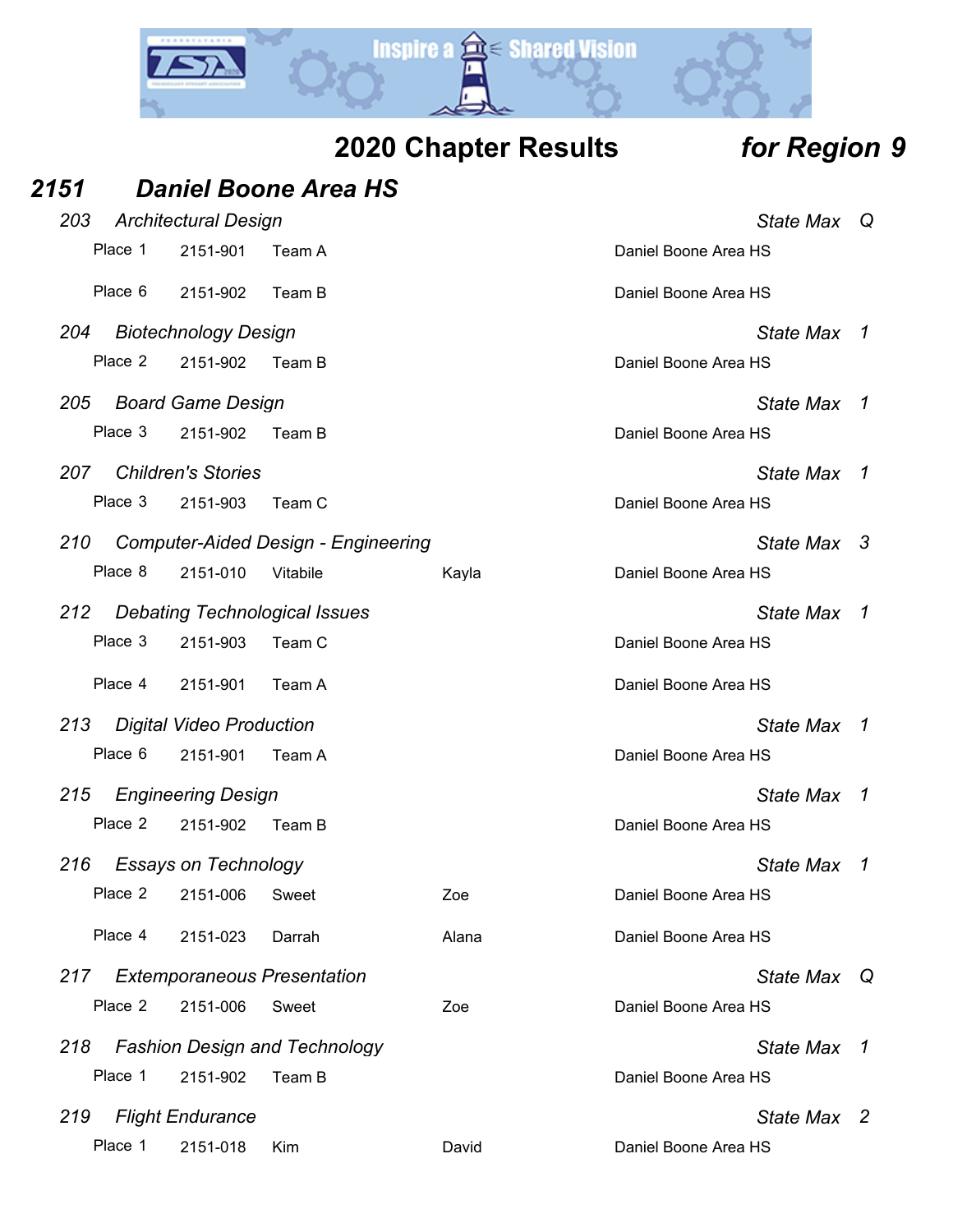

| <b>2020 Chapter Results</b> | for Region 9 |
|-----------------------------|--------------|
|-----------------------------|--------------|

| 220 |           | <b>Forensic Science</b>         |                                                    |            | <b>State Max</b>     | - 2            |
|-----|-----------|---------------------------------|----------------------------------------------------|------------|----------------------|----------------|
|     | Place 4   | 2151-902                        | Team B                                             |            | Daniel Boone Area HS |                |
|     | Place 5   | 2151-901                        | Team A                                             |            | Daniel Boone Area HS |                |
| 221 |           |                                 | <b>Future Technology &amp; Engineering Teacher</b> |            | State Max 2          |                |
|     | Place 3   | 2151-006                        | Sweet                                              | Zoe        | Daniel Boone Area HS |                |
| 224 |           | <b>Photographic Technology</b>  |                                                    |            | State Max            | $\omega$       |
|     | Place 3   | 2151-017                        | Lavenia                                            | Alexandria | Daniel Boone Area HS |                |
|     | Place 6   | 2151-009                        | Wedemeyer                                          | Sarah      | Daniel Boone Area HS |                |
| 225 |           | <b>Prepared Presentation</b>    |                                                    |            | State Max            | $\omega$       |
|     | Place 1   | 2151-006                        | Sweet                                              | Zoe        | Daniel Boone Area HS |                |
| 226 |           | <b>Promotional Design</b>       |                                                    |            | <b>State Max</b>     | 7              |
|     | Place 5   | 2151-017                        | Lavenia                                            | Alexandria | Daniel Boone Area HS |                |
| 227 |           |                                 | Scientific Visualization (SciVis)                  |            | State Max 2          |                |
|     | Place 2   | 2151-902                        | Team B                                             |            | Daniel Boone Area HS |                |
| 229 |           |                                 | <b>Structural Design &amp; Engineering</b>         |            | <b>State Max</b>     | Q              |
|     | Place 2   | 2151-902                        | Team B                                             |            | Daniel Boone Area HS |                |
|     | Place 9   | 2151-901                        | Team A                                             |            | Daniel Boone Area HS |                |
| 232 |           |                                 | <b>Technology Problem Solving</b>                  |            | <b>State Max</b>     | Q              |
|     | Place 6   | 2151-903                        | Team C                                             |            | Daniel Boone Area HS |                |
|     | Place 8   | 2151-902                        | Team B                                             |            | Daniel Boone Area HS |                |
| 233 |           | <b>Transportation Modeling</b>  |                                                    |            | State Max 2          |                |
|     | Place 2   | 2151-010                        | Vitabile                                           | Kayla      | Daniel Boone Area HS |                |
| 235 | Webmaster |                                 |                                                    |            | <b>State Max</b>     | 1              |
|     | Place 2   | 2151-903                        | Team C                                             |            | Daniel Boone Area HS |                |
| 257 |           | <b>PA</b> - Safety Illustration |                                                    |            | <b>State Max</b>     | $\overline{1}$ |
|     | Place 3   | 2151-015                        | Michael                                            | Lauren     | Daniel Boone Area HS |                |
|     | Place 4   | 2151-021                        | Ha                                                 | Danielle   | Daniel Boone Area HS |                |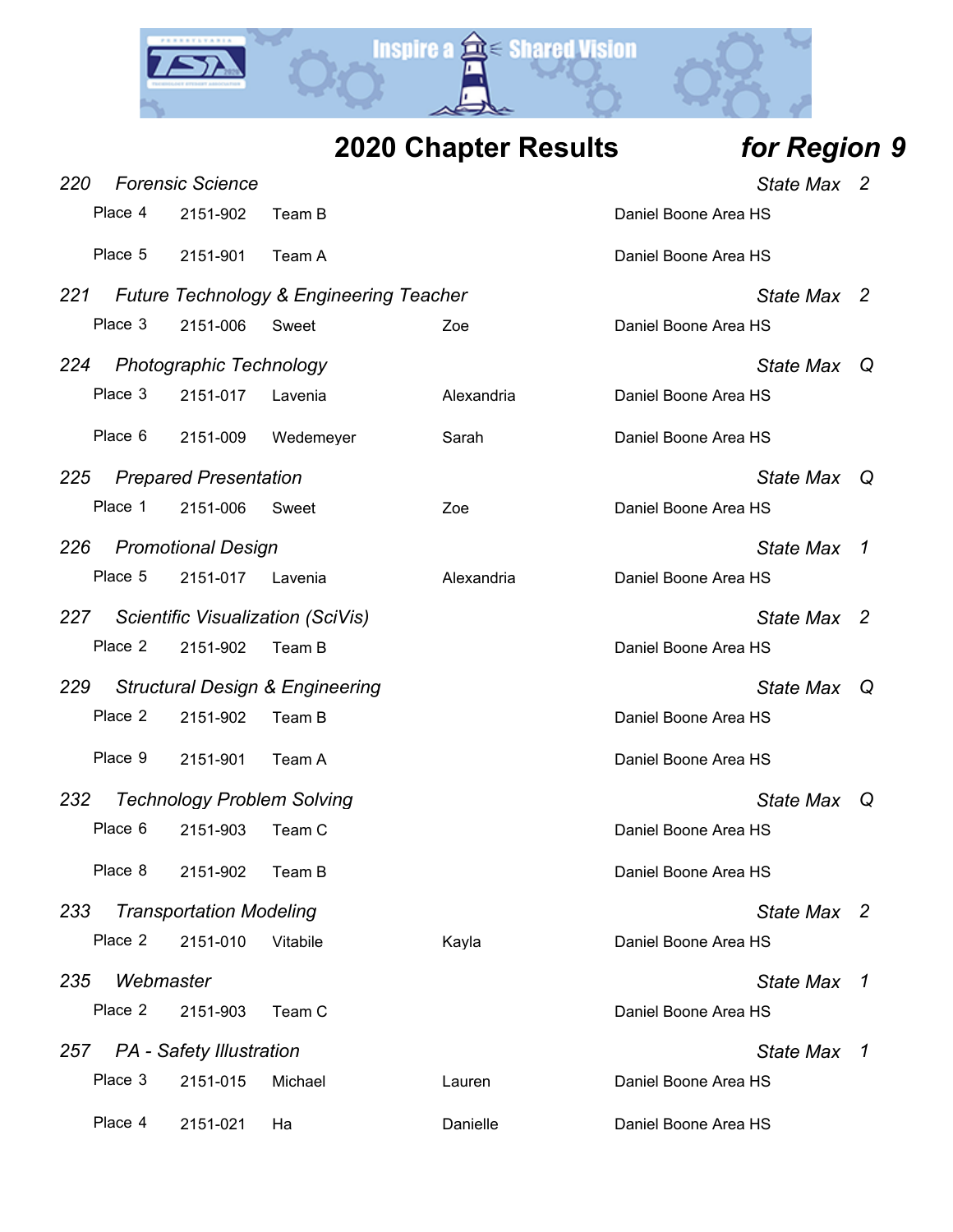

### *271 Chapter Team - Written State Max 0*

Place 5 2151-006 Sweet Zoe Zoe Daniel Boone Area HS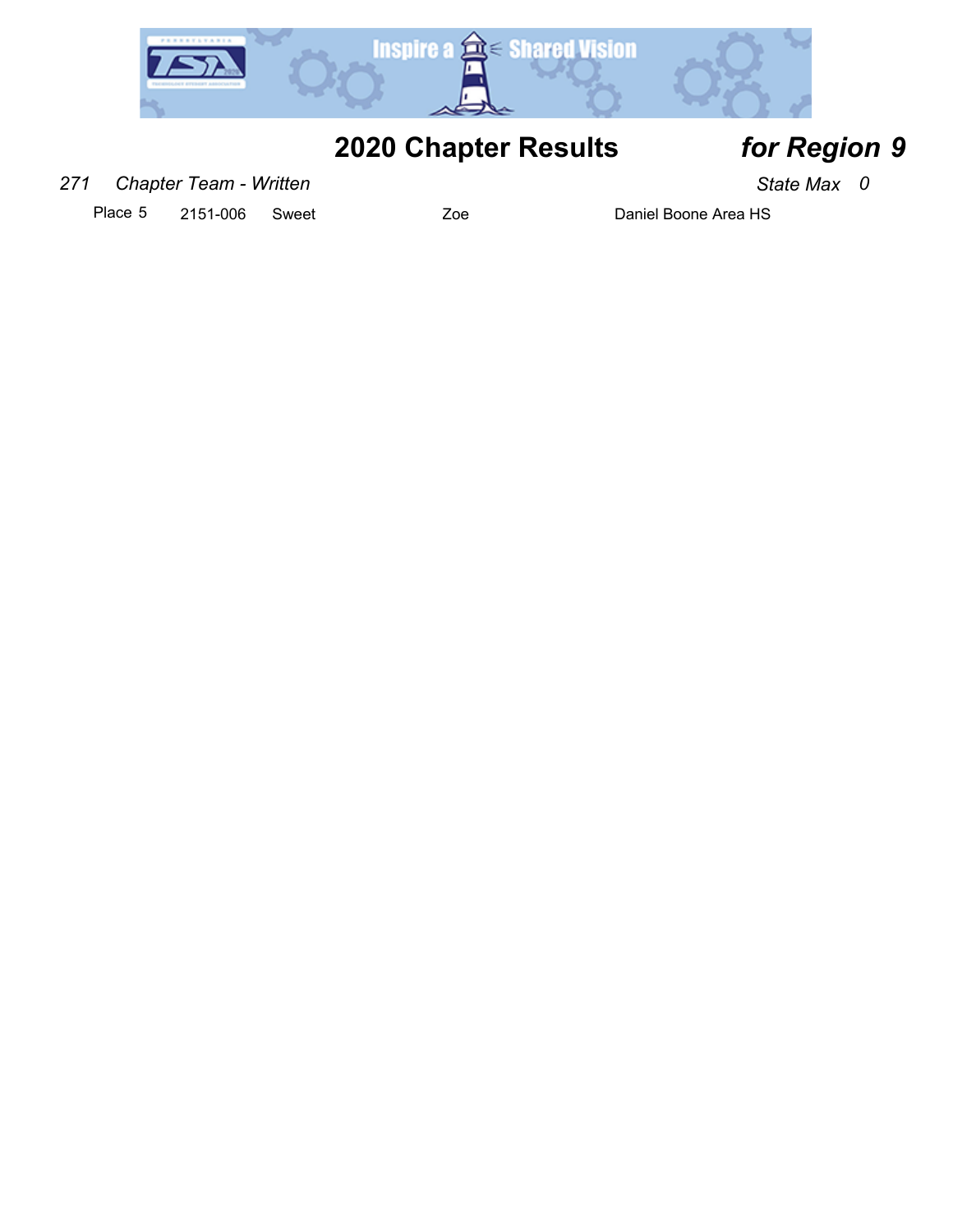

|  | 2020 Chapter Results |  |  |  |
|--|----------------------|--|--|--|
|--|----------------------|--|--|--|

# *Region* **9**

| 2195 |         | <b>Oley Valley HS</b>            |                                            |         |                  |                  |                          |
|------|---------|----------------------------------|--------------------------------------------|---------|------------------|------------------|--------------------------|
| 203  |         | <b>Architectural Design</b>      |                                            |         | <b>State Max</b> | Q                |                          |
|      | Place 5 | 2195-901                         | Team A                                     |         | Oley Valley HS   |                  |                          |
| 204  |         | <b>Biotechnology Design</b>      |                                            |         |                  | <b>State Max</b> | $\mathcal I$             |
|      | Place 5 | 2195-901                         | Team A                                     |         | Oley Valley HS   |                  |                          |
| 205  |         | <b>Board Game Design</b>         |                                            |         |                  | <b>State Max</b> | -7                       |
|      | Place 2 | 2195-902                         | Team B                                     |         | Oley Valley HS   |                  |                          |
| 207  |         | <b>Children's Stories</b>        |                                            |         |                  | <b>State Max</b> | $\overline{1}$           |
|      | Place 6 | 2195-901                         | Team A                                     |         | Oley Valley HS   |                  |                          |
| 208  | Coding  |                                  |                                            |         |                  | <b>State Max</b> | $\mathcal{I}$            |
|      | Place 6 | 2195-901                         | Team A                                     |         | Oley Valley HS   |                  |                          |
| 216  |         | <b>Essays on Technology</b>      |                                            |         |                  | <b>State Max</b> | $\mathcal{I}$            |
|      | Place 1 | 2195-008                         | Kline                                      | Andrew  | Oley Valley HS   |                  |                          |
| 217  |         |                                  | <b>Extemporaneous Presentation</b>         |         |                  | <b>State Max</b> | Q                        |
|      | Place 3 | 2195-012                         | Sheetz                                     | Ryan    | Oley Valley HS   |                  |                          |
| 219  |         | <b>Flight Endurance</b>          |                                            |         |                  | <b>State Max</b> | - 2                      |
|      | Place 2 | 2195-005                         | Degler                                     | Cody    | Oley Valley HS   |                  |                          |
|      | Place 3 | 2195-032                         | Meals                                      | Isiah   | Oley Valley HS   |                  |                          |
|      | Place 5 | 2195-004                         | Cleaveland                                 | Michael | Oley Valley HS   |                  |                          |
| 220  |         | <b>Forensic Science</b>          |                                            |         |                  | <b>State Max</b> | 2                        |
|      | Place 6 | 2195-901                         | Team A                                     |         | Oley Valley HS   |                  |                          |
| 229  |         |                                  | <b>Structural Design &amp; Engineering</b> |         |                  | <b>State Max</b> | Q                        |
|      | Place 7 | 2195-904                         | Team D                                     |         | Oley Valley HS   |                  |                          |
| 256  |         | PA - Robotics                    |                                            |         |                  | <b>State Max</b> | $\overline{\phantom{a}}$ |
|      | Place 6 | 2195-901                         | Team A                                     |         | Oley Valley HS   |                  |                          |
| 272  |         | <b>Technology Bowl - Written</b> |                                            |         |                  | <b>State Max</b> | $\bm{0}$                 |
|      | Place 1 | 2195-012                         | Sheetz                                     | Ryan    | Oley Valley HS   |                  |                          |
|      | Place 8 | 2195-025                         | Osterle                                    | Freya   | Oley Valley HS   |                  |                          |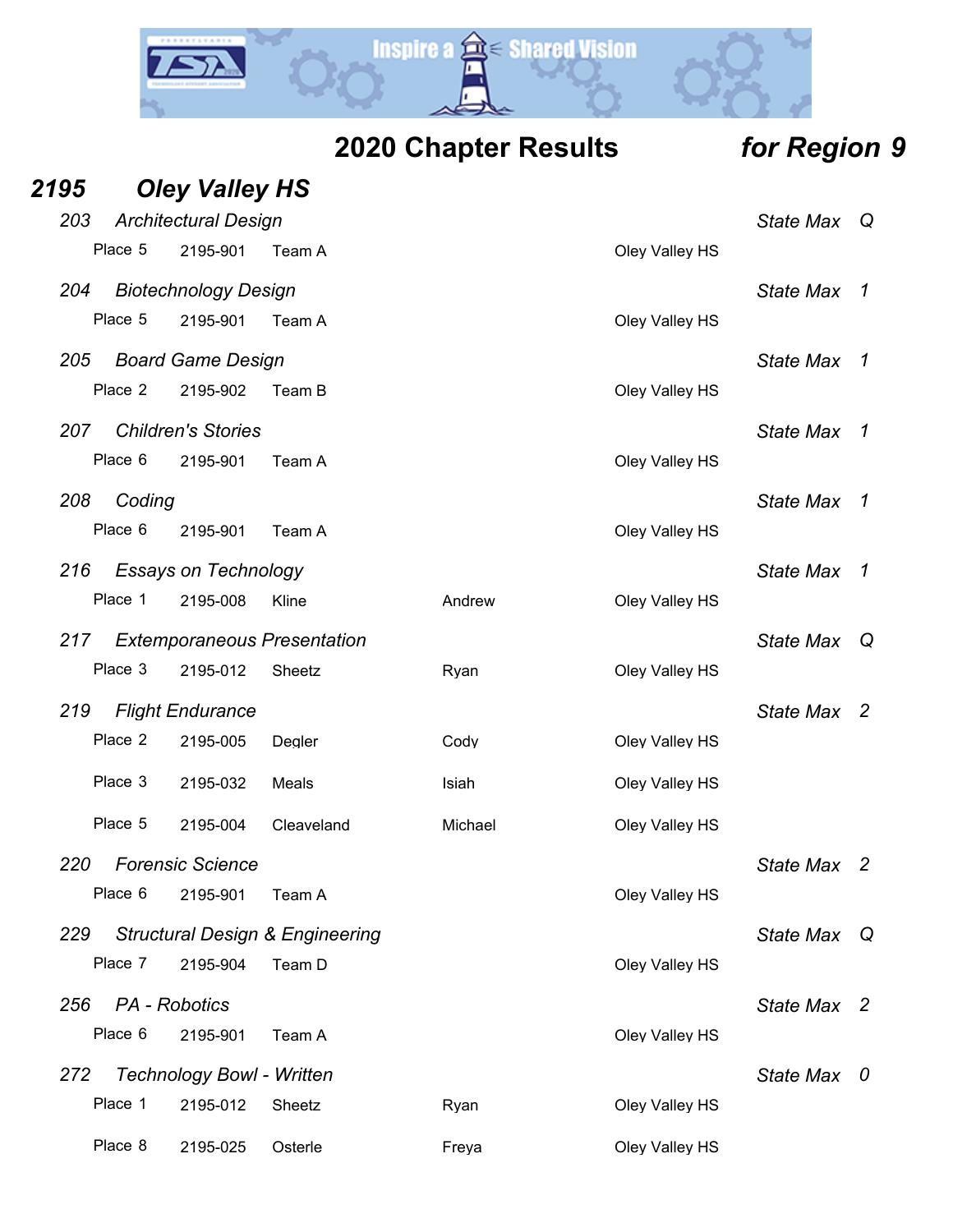

| 2206 |                     |                                 | <b>Boyertown Freshman Academy</b>                  |          |                            |                  |                            |
|------|---------------------|---------------------------------|----------------------------------------------------|----------|----------------------------|------------------|----------------------------|
| 201  | <b>3D Animation</b> |                                 |                                                    |          |                            | <b>State Max</b> | $\overline{1}$             |
|      | Place 2             | 2206-901                        | Team A                                             |          | Boyertown Freshman Academy |                  |                            |
| 204  |                     | <b>Biotechnology Design</b>     |                                                    |          |                            | <b>State Max</b> | $\mathcal{I}$              |
|      | Place 7             | 2206-901                        | Team A                                             |          | Boyertown Freshman Academy |                  |                            |
|      | Place 8             | 2206-902                        | Team B                                             |          | Boyertown Freshman Academy |                  |                            |
| 207  |                     | <b>Children's Stories</b>       |                                                    |          |                            | <b>State Max</b> | $\mathcal I$               |
|      | Place 7             | 2206-901                        | Team A                                             |          | Boyertown Freshman Academy |                  |                            |
| 208  | Coding              |                                 |                                                    |          |                            | <b>State Max</b> | $\boldsymbol{\mathcal{1}}$ |
|      | Place 4             | 2206-901                        | Team A                                             |          | Boyertown Freshman Academy |                  |                            |
| 209  |                     |                                 | <b>Computer-Aided Design - Architecture</b>        |          |                            | <b>State Max</b> | -3                         |
|      | Place 1             | 2206-004                        | Berger                                             | Nicholas | Boyertown Freshman Academy |                  |                            |
|      | Place 2             | 2206-024                        | Smyth                                              | Luke     | Boyertown Freshman Academy |                  |                            |
|      | Place 4             | 2206-011                        | Gehringer                                          | Nicholas | Boyertown Freshman Academy |                  |                            |
| 211  |                     |                                 | <b>Computer Integrated Manufacturing (CIM)</b>     |          |                            | <b>State Max</b> | $\boldsymbol{\mathcal{L}}$ |
|      | Place 3             | 2206-901                        | Team A                                             |          | Boyertown Freshman Academy |                  |                            |
| 213  |                     | <b>Digital Video Production</b> |                                                    |          |                            | <b>State Max</b> | $\mathcal I$               |
|      | Place 3             | 2206-901                        | Team A                                             |          | Boyertown Freshman Academy |                  |                            |
| 214  |                     | Dragster Design                 |                                                    |          |                            | <b>State Max</b> | Q                          |
|      | Place 4             | 2206-020                        | Mayan                                              | Andrew   | Boyertown Freshman Academy |                  |                            |
| 216  |                     | <b>Essays on Technology</b>     |                                                    |          |                            | <b>State Max</b> | $\overline{1}$             |
|      | Place 7             | 2206-010                        | Famous                                             | Lucas    | Boyertown Freshman Academy |                  |                            |
| 217  |                     |                                 | <b>Extemporaneous Presentation</b>                 |          |                            | <b>State Max</b> | Q                          |
|      | Place 4             | 2206-007                        | Camp                                               | Lyndsay  | Boyertown Freshman Academy |                  |                            |
| 220  |                     | <b>Forensic Science</b>         |                                                    |          |                            | <b>State Max</b> | $\overline{2}$             |
|      | Place 7             | 2206-903                        | Team C                                             |          | Boyertown Freshman Academy |                  |                            |
| 221  |                     |                                 | <b>Future Technology &amp; Engineering Teacher</b> |          |                            | State Max 2      |                            |
|      | Place 1             | 2206-022                        | Ramsey                                             | Samantha | Boyertown Freshman Academy |                  |                            |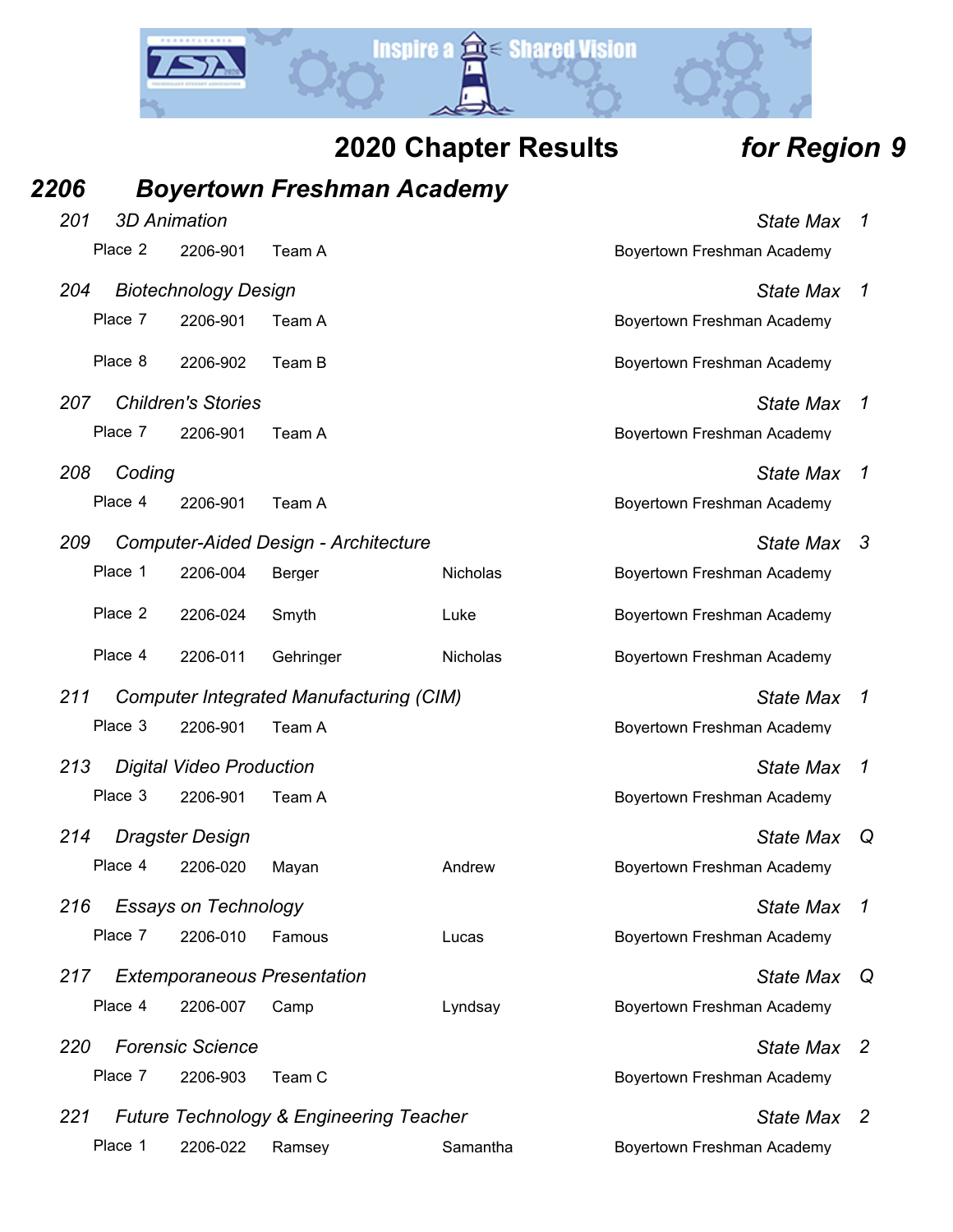Y.

**Inspire a a Shared Vision** 

|     | Place 2 | 2206-014                         | Johri        | Tanisha         | Boyertown Freshman Academy |                  |                |
|-----|---------|----------------------------------|--------------|-----------------|----------------------------|------------------|----------------|
| 224 |         | <b>Photographic Technology</b>   |              |                 |                            | <b>State Max</b> | Q              |
|     | Place 2 | 2206-007                         | Camp         | Lyndsay         | Boyertown Freshman Academy |                  |                |
|     | Place 4 | 2206-022                         | Ramsey       | Samantha        | Boyertown Freshman Academy |                  |                |
| 225 |         | <b>Prepared Presentation</b>     |              |                 |                            | <b>State Max</b> | Q              |
|     | Place 3 | 2206-021                         | Peredo       | Sofia           | Boyertown Freshman Academy |                  |                |
|     | Place 4 | 2206-026                         | Wool         | Jayden          | Boyertown Freshman Academy |                  |                |
| 234 |         | <b>Video Game Design</b>         |              |                 |                            | <b>State Max</b> | $\overline{2}$ |
|     | Place 1 | 2206-901                         | Team A       |                 | Boyertown Freshman Academy |                  |                |
| 257 |         | <b>PA</b> - Safety Illustration  |              |                 |                            | <b>State Max</b> | $\mathcal I$   |
|     | Place 2 | 2206-013                         | Gross        | <b>Matthaus</b> | Boyertown Freshman Academy |                  |                |
|     | Place 7 | 2206-004                         | Berger       | Nicholas        | Boyertown Freshman Academy |                  |                |
| 271 |         | <b>Chapter Team - Written</b>    |              |                 |                            | <b>State Max</b> | 0              |
|     | Place 1 | 2206-010                         | Famous       | Lucas           | Boyertown Freshman Academy |                  |                |
|     | Place 3 | 2206-014                         | Johri        | Tanisha         | Boyertown Freshman Academy |                  |                |
|     | Place 6 | 2206-016                         | Klass        | Dylan           | Boyertown Freshman Academy |                  |                |
|     | Place 8 | 2206-005                         | <b>Black</b> | Richard         | Boyertown Freshman Academy |                  |                |
| 272 |         | <b>Technology Bowl - Written</b> |              |                 |                            | <b>State Max</b> | 0              |
|     | Place 9 | 2206-018                         | Maraldo      | Ethan           | Boyertown Freshman Academy |                  |                |